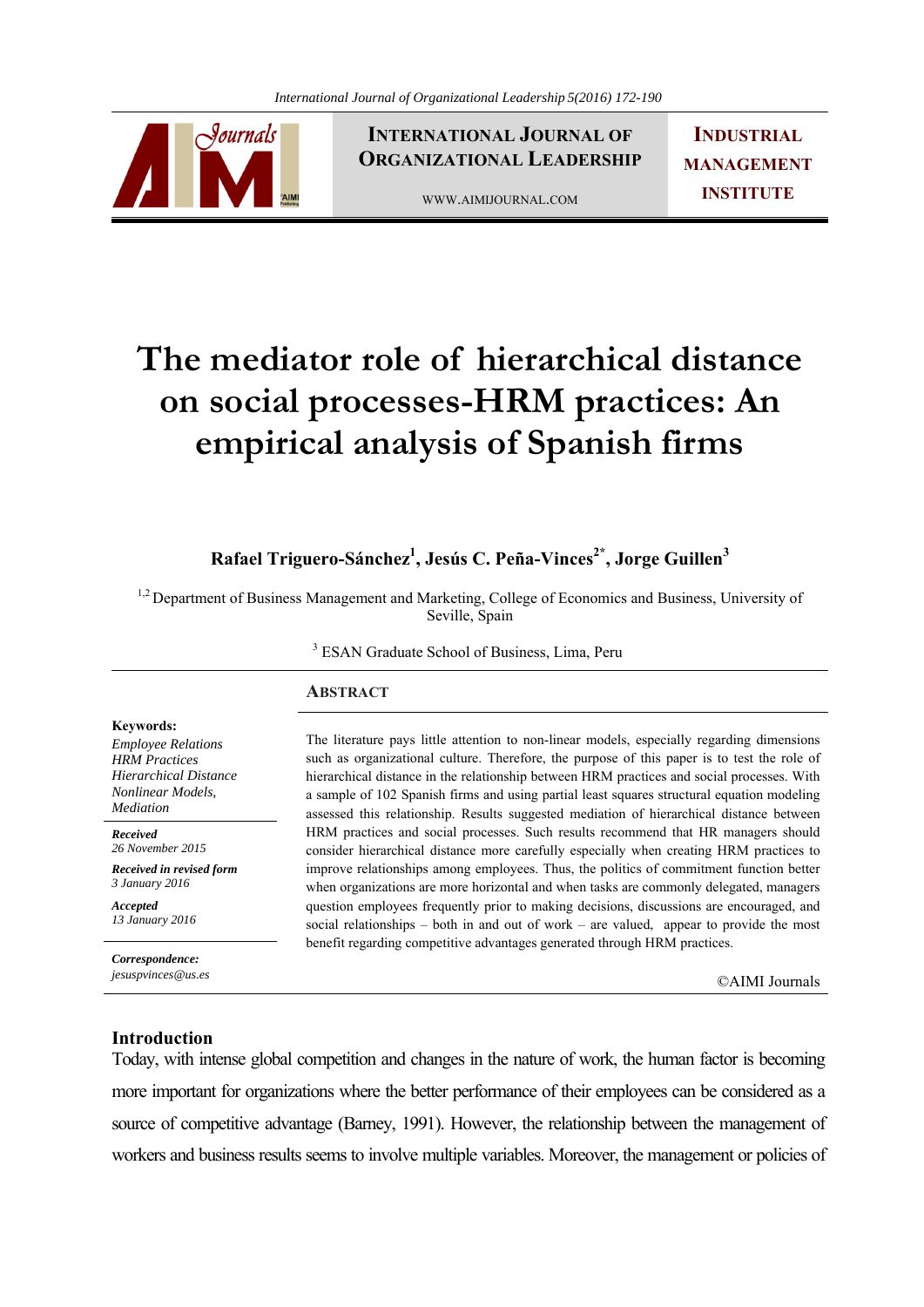human resources management (HRM) implemented and carried out by companies, to a great extent determine the level of commitment (Abdullah, Shamsuddin, & Wahab, 2015; Masihabadi, Rajaei, Koloukhi, & Parsian, 2015) and motivation of their own employees (Boxall & Purcell, 2003). In other words, there are HRM policies that can promote the development of skills and attitudes of employees (Gardner, Moynihan, Park, & Wright, 2001). Their impacts contain the degree of employees' participation in decision-making, seeking agreement (consensus), and conflict resolution (Somech, 2010). Social processes have an effect on company performance which justifies the use of the Resource-Based View (RBV) as a key approach to understand this study.

 According to Hackman (1987), social processes show interpersonal relationships that spread among the members of workgroups and teams, mainly concerning who talks to whom, who argues with whom, and who agrees with whom (Stewart & Barrick, 2000). Processes among employees cover the degree of participation in decision-making and consensuses achieved and conflicts caused (Cronin & Weingart, 2007). Appelbaum, Bailey, Berg, and Kalleberg (2000) indicated the relationship between HRM practices (HRMp) and participation in decision-making. Podsakoff, Whiting, Podsakof, and Blume (2009) showed obvious connection between HRMp and consensus among employees (see also Hadifz, Hoesni, & Fatimah, 2012; Knight et al., 1999). Other studies pay attention to the relationship between HRMp and their influence on employee realizations of fairness (Gupta & Singh, 2010) which effect both attitudes and behaviors (Farndale, Hope-Hailey, & Kelliher, 2011; Masihabadi et al., 2015). As theoretical support for exchange relationships, social exchange theory (SET) determines social mechanisms through which individuals establish relationships reciprocally (Coyle-Shapiro & Conway, 2004) – exchanges among peers or between superiors and subordinates (Zhang & Jia, 2010) mean commitments are generated among them (Abdullah et al., 2015; Cropanzano & Mitchell, 2005; Masihabadi et al., 2015). On the other hand, disparities from those studies recommend contextual and cultural variables condition processes' effectiveness; to this end , the future studies should take into account the factors that mediate relationships between HRMp and social processes (Chew & Sharma, 2005; Gerhart, 2007; Hartnell, Ou, & Kinicki, 2011; Purcell & Hutchinson, 2007).

 However, the relationship between HRM and the satisfaction and commitment of employees will be mediated by the organizational culture and condition affecting the success or failure of HRMp (Abdullah et al., 2015; Ahmadnia Chenijani & Yaghoubi, 2013; Moynihan & Pandey, 2007). The cultural dimensions proposed by Hofstede (1980) are individualism/collectivism, risk aversion, masculinity/femininity, and hierarchical distance. Nevertheless, in our work, among cultural dimensions proposed by Hofstede (1980), we have only considered the hierarchical distance (HD). Otherwise, a hard macro model of research could be difficult to explore. The election of HD is due to its special emphasis on horizontality of modern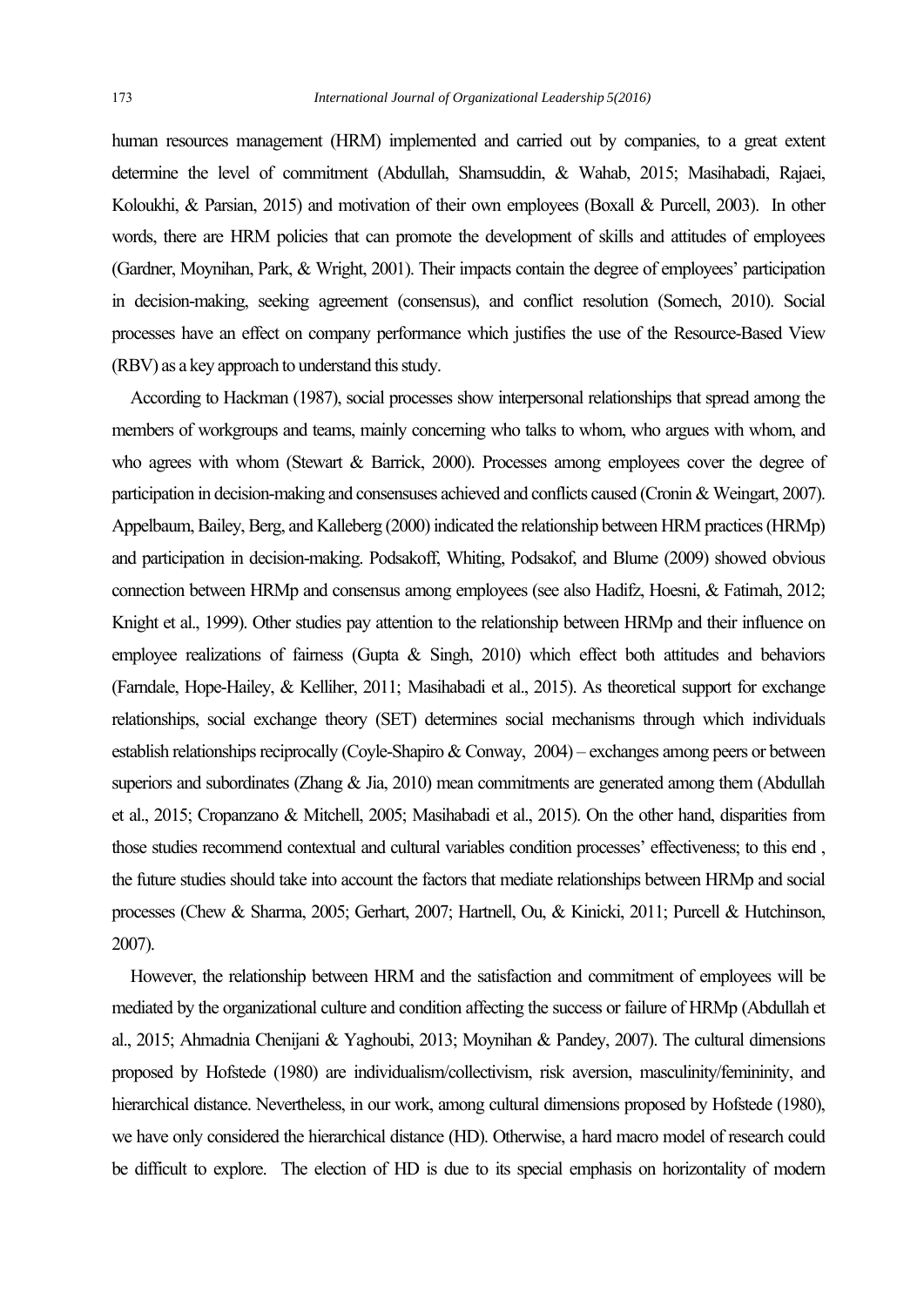organizations and therefore, the dynamics of the working groups as well as the processes that are generated inside and outside the working groups. Thus, firstly we try to find out if HD is involved throughout the process and, where appropriate, how it affects the relationship between HRMp and social processes.

 Jacques (1951) defines organizational culture as the traditional way of thinking and doing things in an organization and forming values shared by all members (to greater and lesser degrees); so, members learn and accept them (Ahmadnia Chenijani & Yaghoubi, 2013; Pheng & Yuquan, 2002). Organizational culture reflects behaviors, beliefs, attitudes, and values which should be considered when designing and implementing HRM systems (Detert, Schroeder, & Mauriel, 2000; Triguero-Sánchez & Peña-Vinces, 2013). Along the same lines, other studies have shown the effects of organizational culture. For instance, collectivist cultures foster compromise of employees or risk aversion assumptions due to the difficult balance between work life and personal life (Hofstede, 1980, 2004). Horizontal cultures (i.e. low-power distance) support some HRMp which help to make employees autonomous (Costigan, Insinga, Berman, Kranas, & Kureshov, 2011). Fischer and Mansell (2009) found that low-power distance correlates positively with employee commitment and negatively with thoughts of leaving the organization. We infer the importance of both organizational culture and managers' perceptions of that culture since their decisions determine the quality and efficiency of HRM (Pheng & Yuquan, 2002; Triguero-Sánchez, Peña-Vinces, & Sánchez-Apellániz, 2013) which influence organizational outcomes (Carroll, Dye, & Wagar, 2011). However, the literature is unclear regarding how cultural dimensions condition the relationship between social processes and HRMp (Osman-Gani et al., 2013) including their impact on firms' performance (Carroll et al., 2011). Therefore, our study aims to fill this gap found in the HRM literature. Considering extant literature, this study addresses the mediating role of the HD in the relationship between social processes (i.e. participation, consensus, and conflict) and HRMp.

 Thus, to study HRMp, we followed the classification proposed by Guest, Michie, and Conway (2003) which covers effective recruitment, training, progress and development, evaluation and assessment, remuneration flexibility, job design, communication, job security, equal opportunities, and quality management.

## **The Literature Review**

It has been widely accepted that competitive advantages substantiated in technological and/or physical resources are easier to imitate than human resources (Wright & McMahan, 1992). In addition, when the rules and regulations concerning HRM become part of business values, the characteristics of aspects which are valuable, unique, and difficult to imitate that make organizational culture an important factor for managers are accentuated (Richard & Johnson, 2001). RBV suggests that the survival of an organization is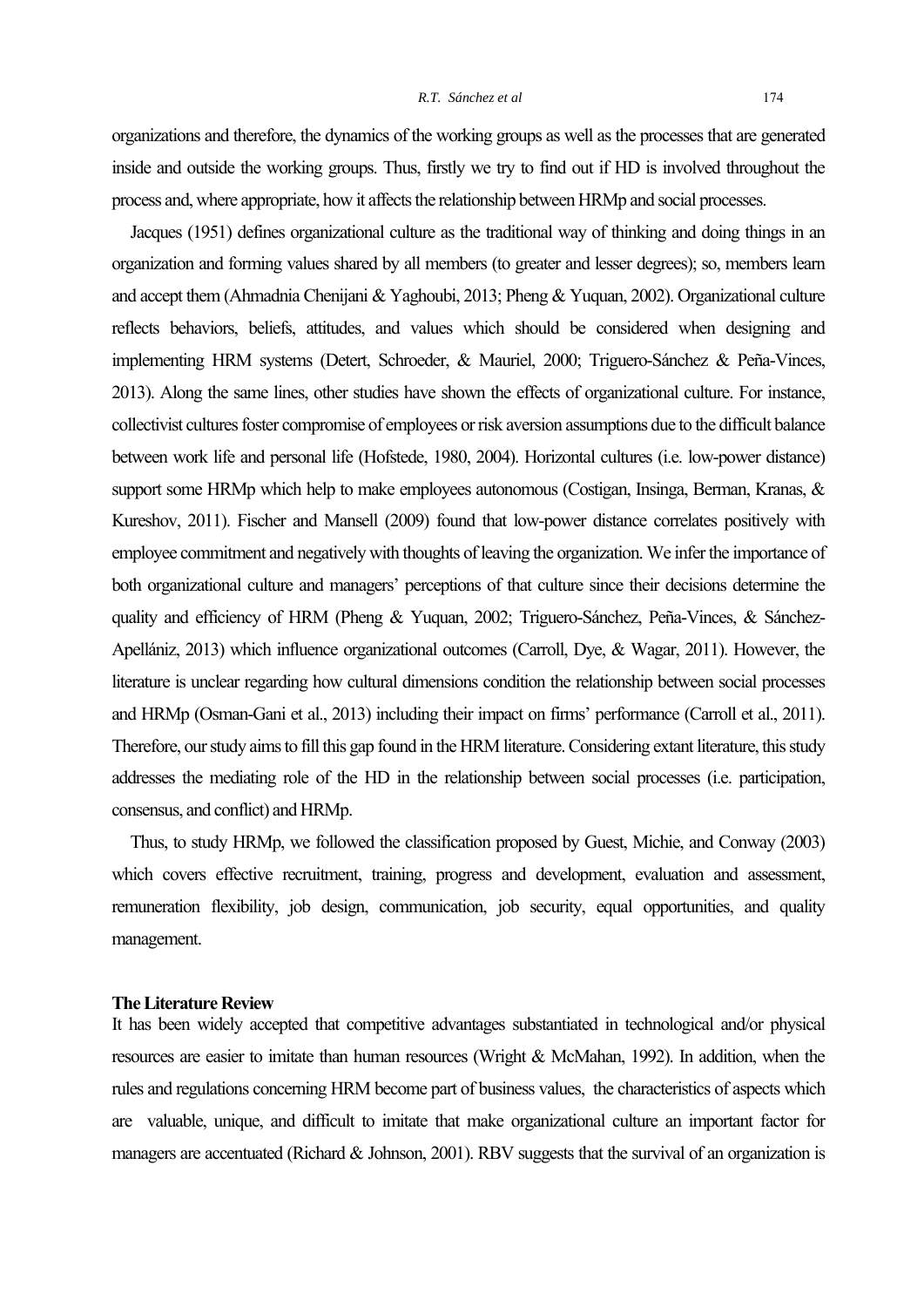based on its ability to manage its resources in general and HR in particular (Barney, 1991). Such theory (RBV) postulates that the corporate decision to invest in human and material resources is influenced by economic incentives so that companies and employees establish a relationship of mutual exchange (Richard, Murthi, & Ismail, 2007). However, to understand the relationship between HRMp and social processes, it is necessary to resort to another theory (i.e. Social Exchange Theory) which is based upon the exchange processes between subjects.

 Social Exchange Theory (SET) can offer a significant contribution (Homans, 1958) and, as RBV, based on a cost–benefits analysis and comparison of alternatives, it became evident that there is a bidirectional relationship between company and employees. Homans (1958) and later Blau (1964) advanced the concept of exchange between company and employees through the idea of social exchange. Social exchange involves two main dimensions including an expectation of productive efficiency and one of mutual trust between the two parties. Therefore, the parties expect more than a simple exchange. For example, employees invest in the organization because they are involved with work and show recognition and loyalty and expect similar treatment from the other party. This new investment could result in a further recognition by the organization that, in turn, could renew the employee's desire to reciprocate.

 In the case of HRMp, this implies that a company that focuses its action on political compromise, predictably will get higher levels of commitment from its employees (Abdullah et al., 2015; Ahmadnia Chenijani & Yaghoubi, 2013; Masihabadi et al., 2015). Consequently, a greater employee participation in decision-making encourages the proliferation of conflicts of tasks (positive) and provokes the reducing the number of interpersonal conflicts (negative) (Fortado, 2001).

## **Construct Definitions**

## **HRM Practices and Social Processes**

HRMp has a relationship with the performance of the employees by their commitment to the organization (Kirkman & Shapiro, 2001; Triguero-Sánchez, Peña-Vinces, González-Rendón, & Sánchez-Apellániz, 2012), thus affecting the degree of their cooperation and enthusiasm to get agreements with other employees (Knight et al., 1999). Among several configurations of HRMp, we can find those who have considered holistic work models, high-performance work systems (Applebaum et al., 2000; Boxall & Macky, 2007; Tomer, 2001), and those concerned with high involvement of management (Lawler, 1986) whose final objectives often coincide in the need to contribute to achieving better business results (Gardner et al., 2001). However, research into HRM and its effects on employee performance are incomplete (Paauwe, 2004; Purcell & Hutchinson, 2007) and the gap between them – the black box – is being studied through intermediate variables (Gerhart, 2005). Generally, both theoretical and empirical HRM research suggests it is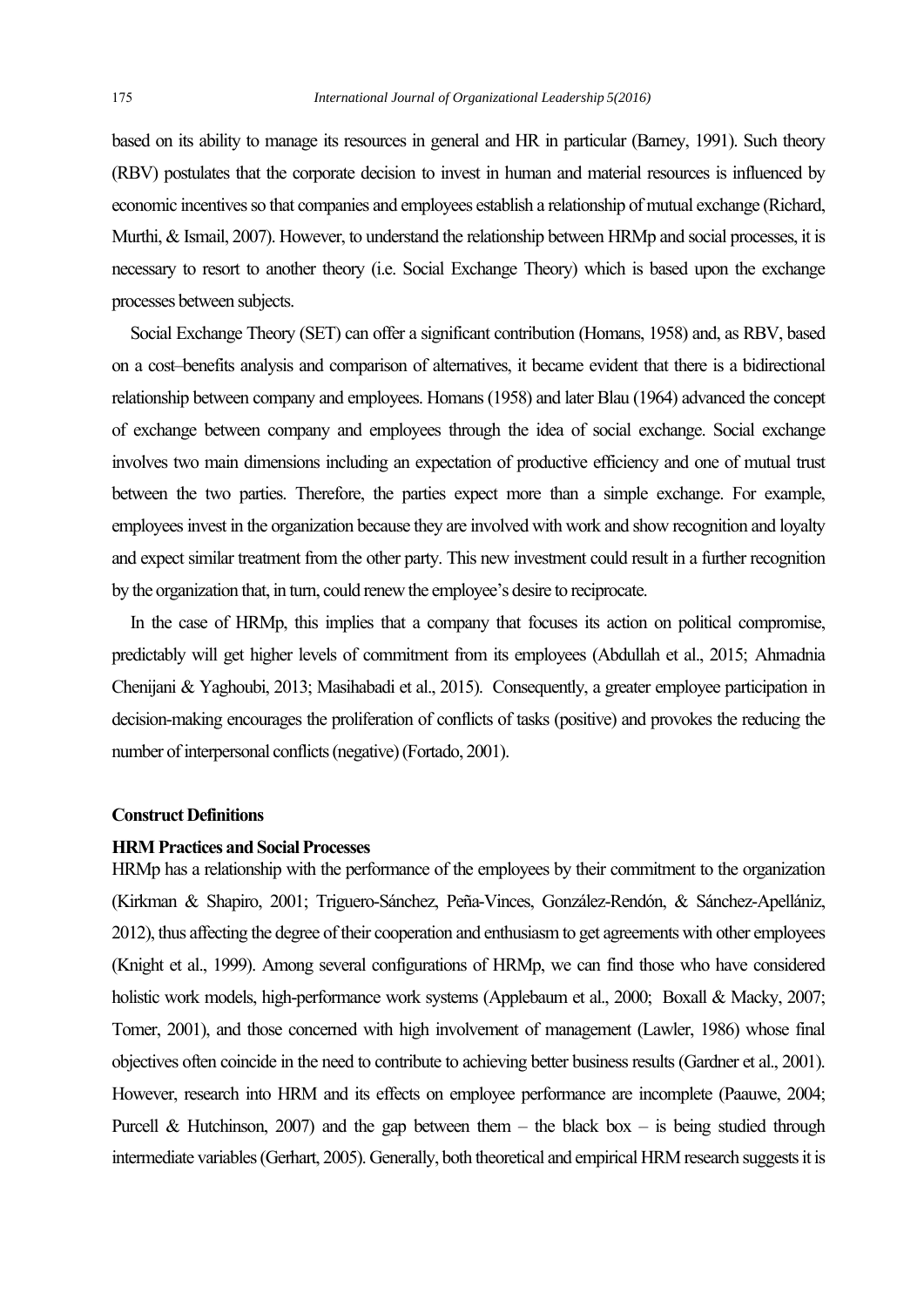important to explore those components of the work system that contribute to organizational success, namely employee skills, work systems (i.e. individual and collective employee contributions), and mechanisms that motivate employees by encouraging participation and overcoming difficulties at work (social processes) (Purcell, Kinne, & Hutchinson, Rayton, & Swart, 2003; Schneider, 1990).

 Social processes refer to interpersonal relationships among members of workgroups and teams (Stewart & Barrick, 2000). Processes such as decision-making, cohesion, cooperation, conflict resolution, and communication – that determine the results of work teams – are included in this term (W. E. Hopkins & A. A. Hopkins, 2002). Thus, participation in decision-making, consensus-making, and conflict resolution (i.e. social processes) require management systems that allow open discussions (Gautam & Davis, 2007). Bowen and Ostroff (2004) and Kehoe and Wright (2013) address the relation between HRMp and commitment (Ahmadnia Chenijani & Yaghoubi, 2013) and employee behavior (Yukl, 2011).

 Pro-commitment policies relate to increased employee satisfaction (Jeanquart & Mangold, 2002), better integration/identification with workgroups, and lower perceptions of injustice (Milliken & Martins, 1996; Schneider, 1990); relationships that according to Benschop (2001) strengthen employee trust with both workgroups and the organization. Among the HRMp that have been explored and included here are training (Combs & Luthans, 2007; Yap, Holmes, Hannan, & Cukier, 2010), evaluation and assessment (Cannella, Park, & Lee, 2008), compensation (Heywood & O'Halloran, 2004) and job design (Webber & Donahue, 2001).

 For our research, we have followed Guest et al. (2003) with a version adapted by Triguero-Sánchez et al. (2013) for Spanish case, such authors considering nine HRM practices comprised of related groups of actions targeted at workforce management. The central arguments behind the study of social processes pertain to group processes that can affect the efficiency of the organization (e.g. reducing costs and quicker decision-making) and we have examined three processes from existing research such as conflict, consensus, and contribution to decisions (Jehn, 1997; Jehn, Northcraft, & Neale, 1999; Knight et al., 1999).

 We define contribution to decisions as behaviors that produce relevant information, sharing with a group, and processing and integration of information and perspectives (Hinsz, Tindale, & Vollrath, 1997). Decision quality refers to the degree to which a decision allows achievement of objectives (Triguero-Sánchez et al., 2013). For example, such a relationship has been found in studies of information systems (Grover & Segars, 2005), production (Dowlatshahi, 2005), marketing decisions and corporate strategic decisions (Hiller & Hambrick, 2005). On the other hand, Goll and Rasheed (2005) provide empirical evidence regarding the role decision-making plays in organizational performance.

 We define consensus as agreement-seeking that leads to greater member satisfaction with a group and higher acceptance of group decisions (Knight et al., 1999). Although there are many causes of a lack of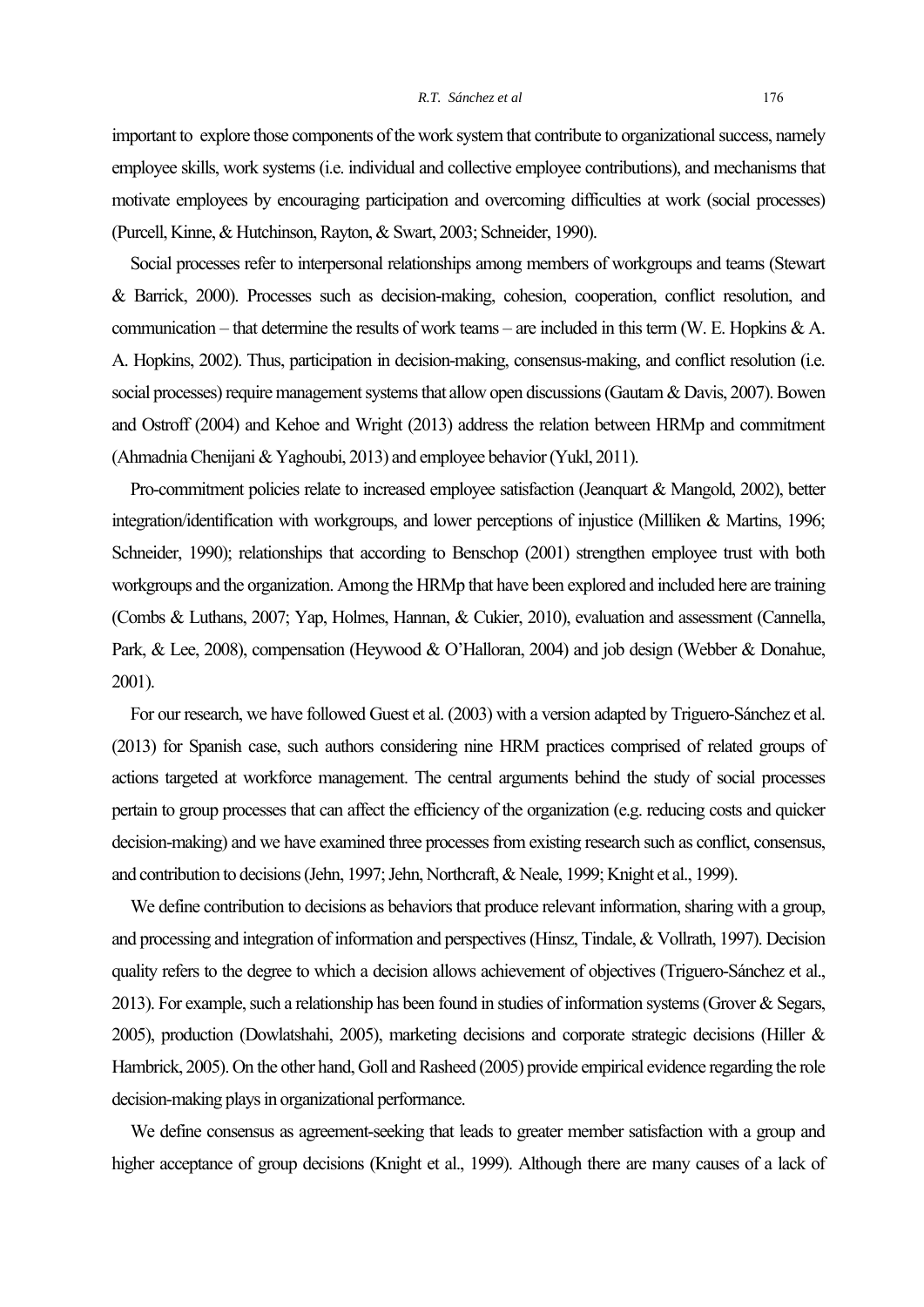workgroup consensus, what is important is that the group is incapable of making decisions, possibly leading to conflict (Pitcher and Smitch, 2001). Lack of consensus during decision-making slows information flows, eventually influencing the organization's ability to respond quickly (Ancona & Caldwell, 1992). Conflict influences development, group performance, and subsequent success or failure of decision implementation (De Dreu & Weingart, 2003). Traditionally, conflict during decision-making has been conceived as a negative element (Hackman & Morris, 1975), hurting group performance (Gladstein, 1984) and causing frustration (Thomas, 1976). However, most contemporary research reorganizes conflict as a complex variable (Pinkley, 1990). It is occasionally presented as bi-dimensional, with cognitive, functional components or tasks focused on the task as the object of decision-making, and a useful component, dysfunctional or relational, motivated by personal or emotional disagreements (De Dreu & Weingart, 2003). Jiatao and Hambrick (2005) provided initial empirical evidence of the affective conflicts leading to a worse outcome. Conversely, functional or cognitive conflicts collaborate to improve outcomes (Jehn, 1997).

# **The Mediating Effect of Hierarchical Distance**

Hierarchical distance as a dimension of organizational culture is determined by organizational structures and relationships established within their framework (e.g. supervision, wages, privileges, etc.), employee participation in decision-making or establishing guidelines for relationships and conflicts that arise (Fischer & Mansell, 2009). In organizations with high HD, performance assessment is usually limited to top-down and unilateral evaluations, given the task requires low HD and high participation (Fletcher & Perry, 2001) and employees do not normally share information with superiors (Huo & Von Glinow, 1995). In these organizations, internal staff members usually perform training because the instructor is perceived as an authority who should provide guidelines and answers to follow (Wright, Szeto, & Cheng, 2002). The same goes for career decisions; a manager knows what is best for the professional development of employees (Aycan & Fikret-Pasa, 2003) and employee participation in workgroup decisions is generally lower than in low-HD contexts (Aycan, 2005) which hinders consensus among workgroups (Knight et al., 1999). Conversely, low HD fosters both communication between employees, and participation and implication in workgroups (Hartnell et al., 2011). Values that dominate in high-HD organizations maintain hierarchy and status, and values in low-HD organizations promote egalitarianism and participation (Aycan, 2005).

 In low-HD contexts, an employee and their superior frequently determine training needs jointly (Wilkins, 2001), and in high-HD cultures (Sinha, 1997), training is often provided to employees with whom good relations are maintained (Sinha, 1997). Costigan et al. (2011) argue that HD has a positive effect on the relationship between HRM and employee participation in workgroups.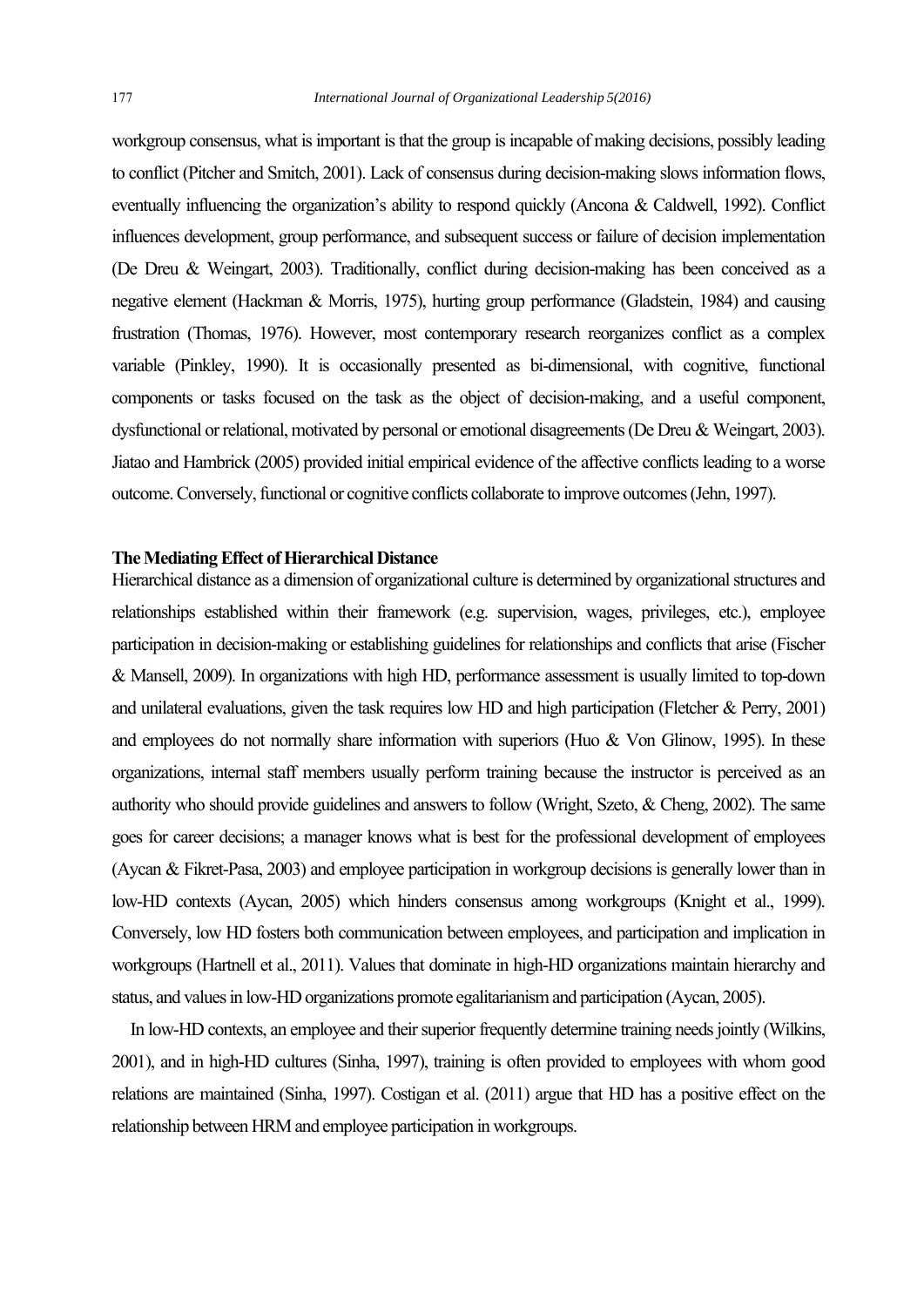The literature review developed previously provides a robust theoretical framework to analyze how HD mediates the configuration and management of HRM practices (Waldman, Sully de Luque, Washburn, & House, 2006) and its effects on the efficiency of social processes within organizations (Curtis, Conover, & Chui, 2012).

# **Research Hypothesis**

Considering the objective of this study, the following hypothesis guided the study:

- HD mediates the relationship between HRM practices and social processes such that when HD is low, the relationship is positive.



#### **Method**

This study used a questionnaire as the main instrument according to approaches Dess and Davis (1984) suggest for investigation of HRM. HR managers, HR chairs, and general directors completed the questionnaires. Although HR research often uses a single company informant due to difficulties of obtaining multiple participants, we recognize the potential for mono-method bias. Consequently, we increased confidence in our data by conducting a factor analysis that demonstrated absence of a single factor that accounted for most of the covariances in our variables, suggesting the absence of common method variance (Podsakoff & Organ, 1986) and by identifying qualified respondents (e.g. HR managers). Extant literature suggests that the views of a single, well-qualified informant capture a firm's approach better than views from several respondents when decisions are centralized (Aragón-Correa, Hurtado-Torres, Sharma, & García-Morales, 2008).

 Participants were contacted by telephone, and we assured them of the importance of participating in the study. If requested, we promised to send them the results of the study. They were also assured that all information would be confidential, anonymous, and pooled. We also highlighted the importance of the suggestions that the interviewees proposed to us and our gratitude for participation. All of these aspects were emphasized in an introductory letter that accompanied both the questionnaire and a prepaid envelope for returning the questionnaire once completed. Companies were selected from the Iberian Balances Analysis System (SABI) database. Among registered companies, 1,300 companies had between 100 and 2,000 employees in 2007 and 1,169 were established before 2003. The resulting population was 902 companies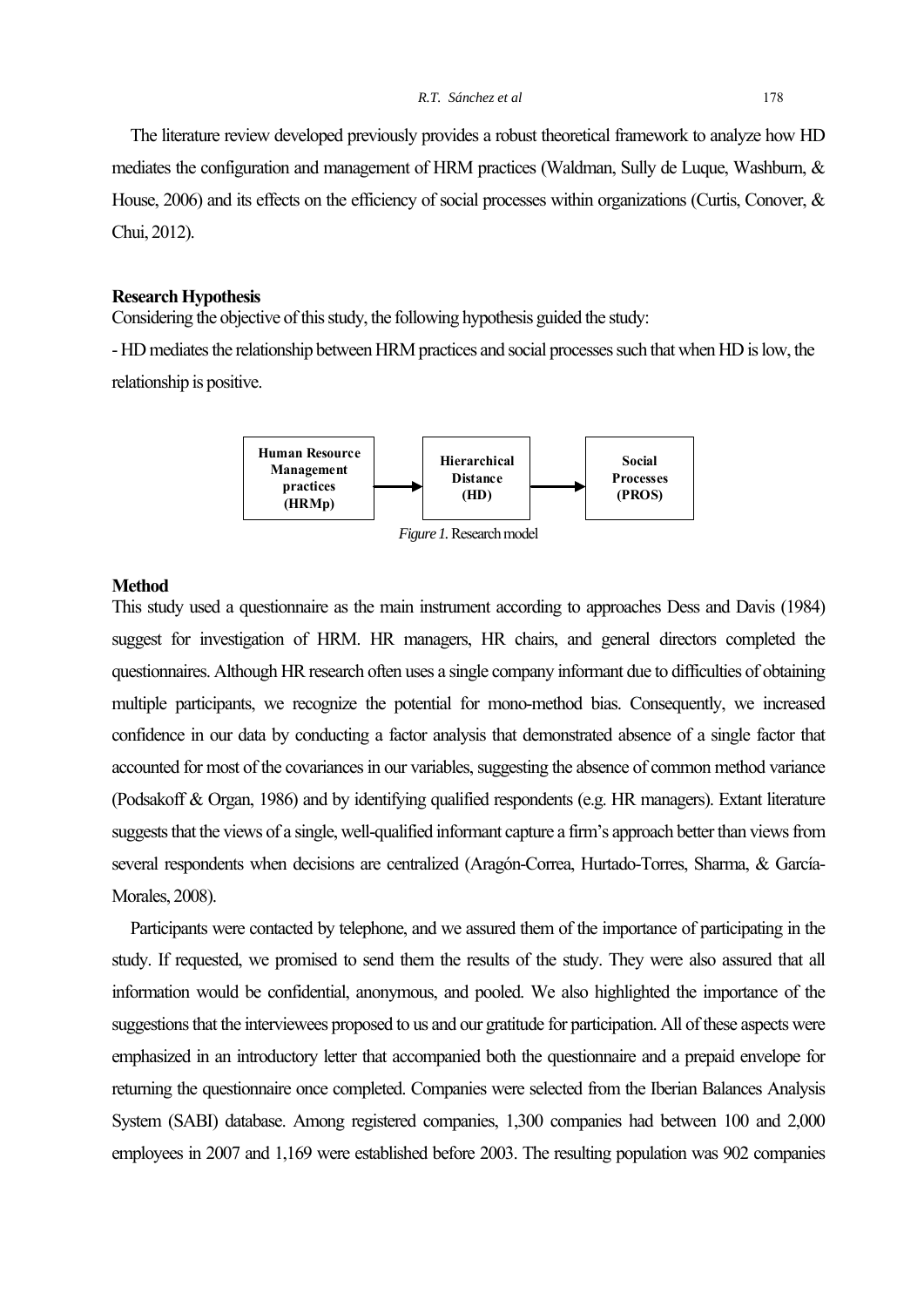with balanced representation of all economic sectors. One hundred and three questionnaires were returned variously – by email, postal mail, online (web survey), and personal interviews with a response rate of 11.42%. Of the sample, 93% belonged to the private sector and the remaining to the public sector (i.e. the Spanish Government). Table 1 and 2 present descriptive statistics for the sample.

| Tubic 1<br>Survey Technical Data |                                                           |
|----------------------------------|-----------------------------------------------------------|
| Population                       | 902 Firms                                                 |
| Universe                         | HR Manager, HR Chair, and CEO                             |
| Place of Study                   | Andalucía (Spain)                                         |
| Sampling Method                  | Survey: via email, postal survey, and personal interviews |
| Samle Size                       | 102 surveys (discounting ineligible and incomplete.)      |
| Period                           | June 2009 to October 2009                                 |

Table 2

Table 1

*The Statistics-Characteristics of the Sample* 

| Characteristics                    | N   | Minimum          | Maximum     | Mean       | <b>SD</b>    |
|------------------------------------|-----|------------------|-------------|------------|--------------|
| Years of Operation                 | 97  |                  | 86          | 20.90      | 12.28        |
| Number of Employees                | 102 | 30               | 1,72        | 218.03     | 265.59       |
| Total Assets in Euros $(\epsilon)$ | 102 | 327,393          | 416,598,667 | 37,051,984 | 65, 657, 472 |
| Business Membership (Private)      | 102 | $\mathbf{0}$     |             | 0.93       | 0.25         |
| Manager's HR Department            | 102 | $\Omega$         |             | 0.68       | 0.47         |
| Male<br>Gender                     | 102 | $\boldsymbol{0}$ |             | 0.66       | 0.25         |
| Female                             | 102 | $\theta$         |             | 0.34       | 0.26         |

Note: SD. Standard deviation  $N=$  it referred to number of firms

 We consulted the literature to identify reliable instruments that have been validated broadly and contrasted in previous studies. To avoid ambiguity in the measurement scales, two native Spanish speakers who were familiar with HRM terminology translated items, adapted from English language literature, from English to Spanish. The variables used to measure HRMp are supported in the extant literature using Guest et al.'s (2003) items (7-point Likert scale) and verified by a Spanish researching work developed by Triguero-Sánchez et al. (2013). In the study, number 1 indicated high control and little commitment to the organization and number 7 indicated high commitment and little control. Aspects such as personnel selection, training, evaluation, wage flexibility, job design, communication, job stability, equal opportunities, and HRM quality were measured.

 Jehn et al.'s (1999) scale were used to measure social processes and we measured processes related to contribution to decisions, consensus, and conflict. It must be indicated that of the three items that form the construct "Conflict", one of them has been coded inversely, given that this is a measure of dysfunctional conflict (item 3). Thus, the entire construct is calculated from 1–7 points in terms of worst to best situation or process.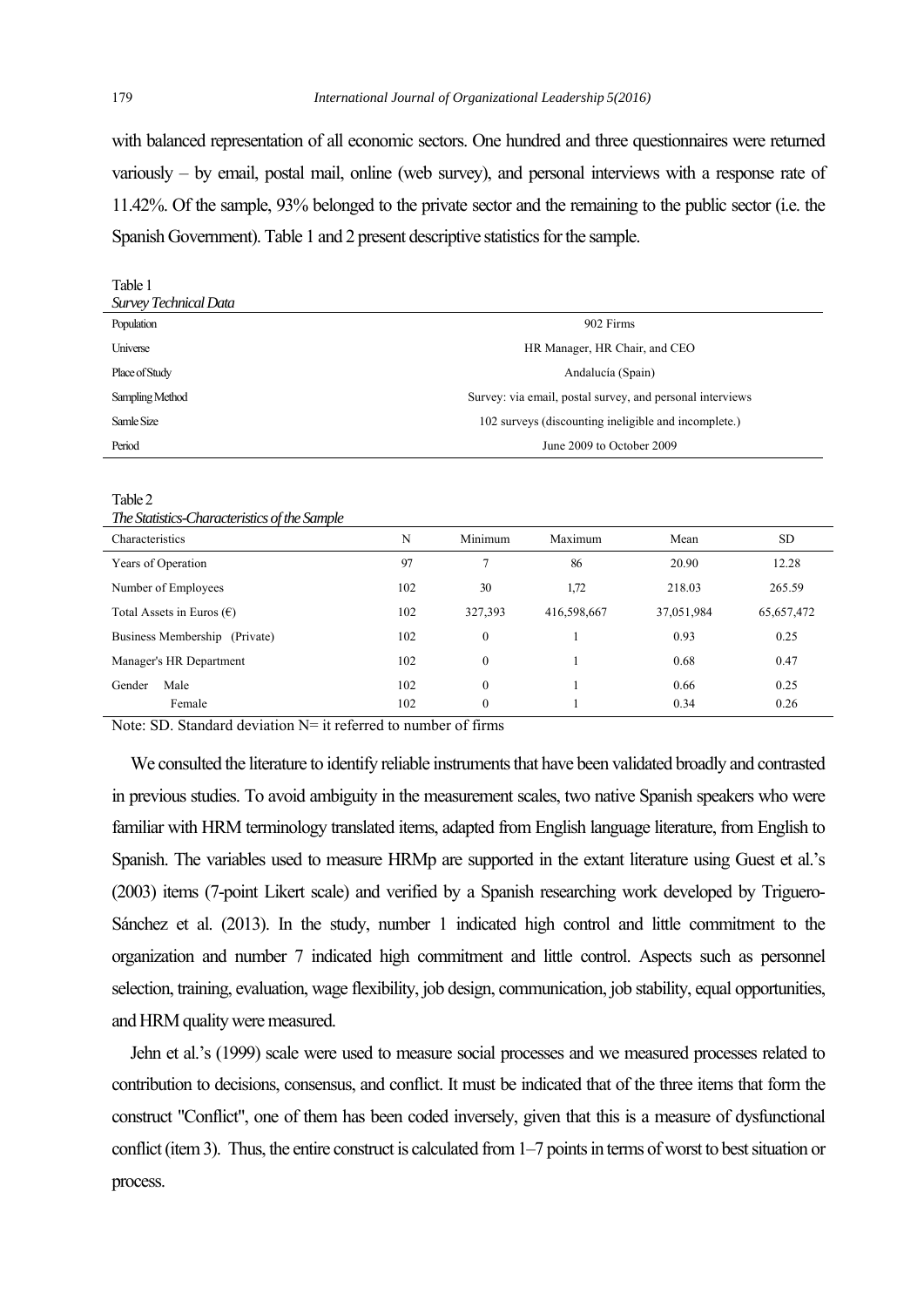To analyze HD, Baker, Carson, and Carson's (2009) scale was used (7-point Likert scale), comprised of themes such as subordinate participation in important decision-making, use of authority, and empowerment of positions. Six items were used for this dimension and the statements were of the kind: "The great majority of decisions are made by managers without consulting with subordinates." For treatment in PLS, the HD's items were coded reversely which allowed us to verify that the less hierarchical cultures must record values close to 7 scale. According to social processes literature, nearly 100% of HRM studies include control variables. A primary reason is that when studying some aspects of businesses, control variables are required, since organizations operate as systems and not as isolated parts (Triguero-Sánchez et al., 2012). Following Peña-Vinces, Cepeda‐Carrión, and Chin's (2012) recommendations, we used PLS and included control variables to model realistic behaviors in the firms. Firm size was measured by the number of employees (Gonzalez & Denisi, 2009) and industrial sector (Giardini & Kabst, 2008) and followed categorization from the National Institute of Statistics in Spain which classifies economic sectors into agriculture, industry and construction, trade and restoration, transportation and communications, services to firms, and other services. Following Gooderham, Parry, and Ringdal (2008), economic sectors were classified in terms of contribution to the Spanish GDP using a 7-point Likert scale (1=least important, 7=most important).

### **Results**

Data were analyzed using structural equation modeling. The PLS procedure has garnered interest and has been used by researchers in recent years because of its ability to model latent constructs under conditions of non-normality and small to medium samples (Chin, 1998). PLS analysis is conducted in two stages (Hair, Sarstedt, Ringle, & Mena, 2012). The first step requires an evaluation of a measurement model and the second of a structural model. The model (Figure 1) evaluates HD mediation between HRMp and social processes which is comprised of four variables with two second-order constructs (i.e. HRMp and PROS). The construct was operationalized using molecular approximation (Lohmöller, 1988).

 Evaluation of the measurement model began with assessing individual item reliabilities (i.e. factor loadings). Carmines and Zeller (1979) suggest that for an item's measure to be acceptable, it must exceed a threshold of 0.707 (Table 3). The next step is an estimation of composite reliabilities (CR). The three constructs had CR values above the limit (Table 3) suggested by Nunnally (1978) who indicates a value greater than or equal to 0.70. Finally, average variance extracted (AVE) and discriminant validity were evaluated. AVE should be greater than 0.50 (Fornell & Larcker, 1981), and all constructs exceeded this value. For discriminant validity, the square roots of AVE were compared with correlations among constructs and, on average, each construct related more strongly to its own measure than to others (Table 4).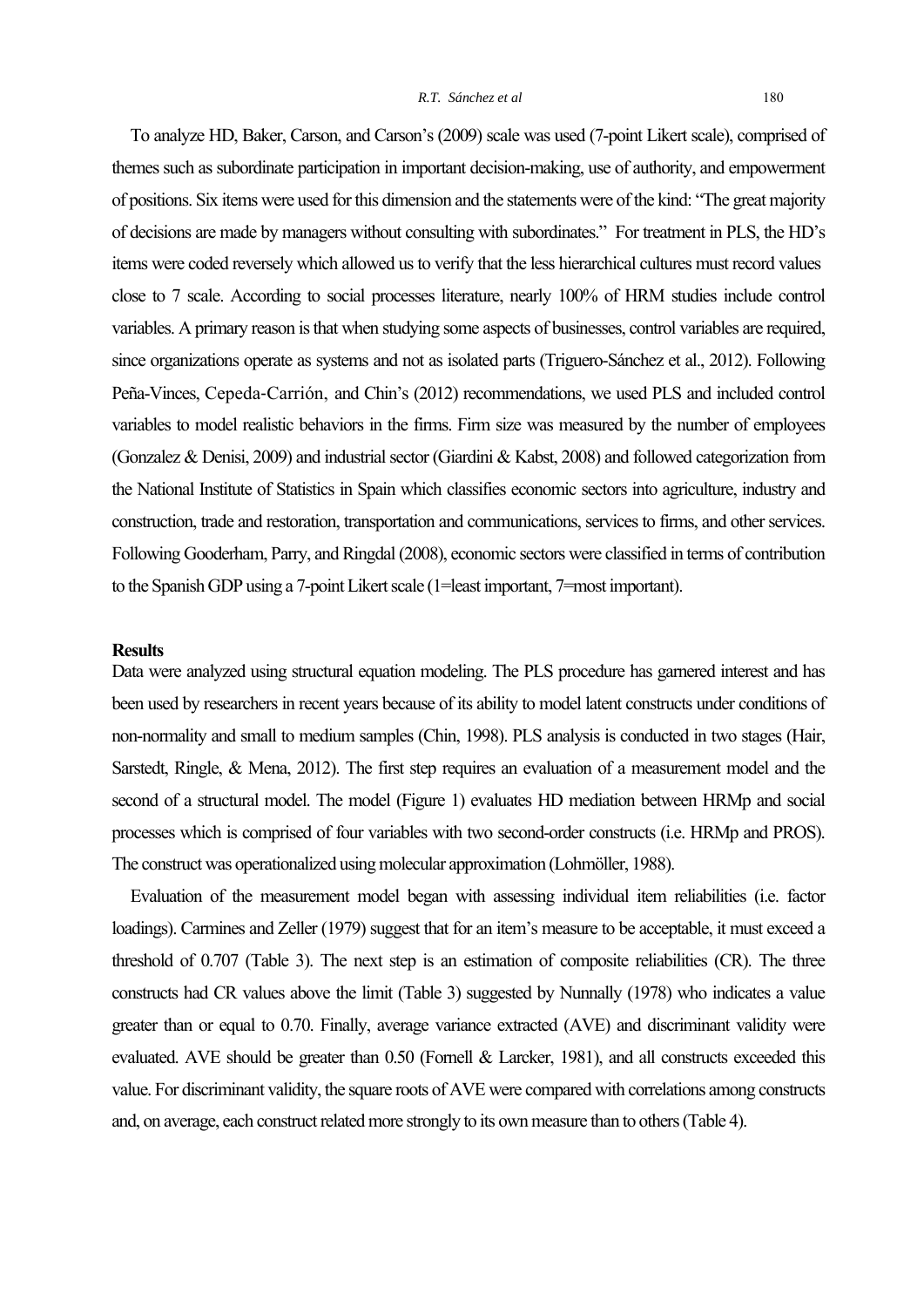Table 3 and Table 4 show the results of SEM measurement model and the discriminant validity, respectively.

| Table 3                                               |        |       |            |                 |
|-------------------------------------------------------|--------|-------|------------|-----------------|
| Results of SEM Measurement Model                      |        |       |            |                 |
| Constructs/Dimensions/Indicators                      | λ      | $C_R$ | <b>AVE</b> | <b>T-Values</b> |
| HRM Practices (HRMp) (Second-Order Common Latent)     |        | 0.937 | 0.634      |                 |
| Selection                                             | 0.726  |       |            | 13.902***       |
| Training                                              | 0.828  |       |            | 28.474***       |
| Evaluation                                            | 0.766  |       |            | 19.227***       |
| <b>Flexible Remuneration</b>                          | 0.754  |       |            | 19.700***       |
| Job Design                                            | 0.893  |       |            | 45.383***       |
| <b>Bidirectional Communication Construct</b>          | 0.833  |       |            | 18.774***       |
| Job Stability                                         | 0.816  |       |            | 21.047***       |
| Equality                                              | 0.861  |       |            | 42.726***       |
| <b>Job Quality</b>                                    | 0.947  |       |            | 98.654***       |
| Hierarchical Distance (HD) (Inverted Values)          |        | 0.924 | 0.671      |                 |
| Subordinates' Participation in Business Decisions     | 0.858  |       |            | 31.193***       |
| Scarce Abuse of Authority and Power                   | 0.818  |       |            | 27.580***       |
| Consideration of the Views of Employees               | 0.878  |       |            | $61.650***$     |
| Social Relations between Managers and Employees       | 0.727  |       |            | 12.453***       |
| Employees Discuss the Decisions of their Managers     | 0.836  |       |            | 21.666***       |
| Managers Delegate the Important Tasks to Subordinates | 0.790  |       |            | 16.728***       |
| Social Processes (PROS) (Second-Order Common Latent)  |        | 0.903 | 0.758      |                 |
| Contributions to the Decisions Construct              | 0.717  |       |            | $12.603***$     |
| Consensus                                             | 0.832  |       |            | 60.426***       |
| Conflicts                                             | 0.761  |       |            | 56.286***       |
| Control Variable (CV)                                 | Weight |       | <b>FIV</b> | T-Values        |
| Sector                                                | 0.617  |       | 1.027      | 1.464†          |
| Firm Size                                             | 0.693  |       | 1.027      | 1.495†          |

Note:  $\uparrow$  p<.1; (based on t<sub>099)</sub>, on-tailed test); \* p<.05; (based on t<sub>099)</sub>, on-tailed test); \*\* p<.01; (based on t<sub>099)</sub>, on-tailed test) \*\*\* p<.001; (based on t<sub>(999)</sub>, on-tailed test); FIV=Variance Inflation Factor

| Discriminant Validity (Correlations of Latent Variables) |       |       |       |       |       |       |  |
|----------------------------------------------------------|-------|-------|-------|-------|-------|-------|--|
| Constructs                                               | Mean  | SD.   |       |       |       | 4     |  |
| Control Variable                                         | 7.619 | 3.486 | N.A.  |       |       |       |  |
| <b>HRM</b> Practices                                     | 4.052 | 1.249 | 0.140 | 0.796 |       |       |  |
| Social Processes                                         | 3.452 | 0.923 | 0.185 | 0.786 | 0.871 |       |  |
| Hierarchical Distance                                    | 3.543 | 1.591 | 0.099 | 0.778 | 0.264 | 0.819 |  |

 Variance explained (R²) values were assessed to evaluate the structural model and the stability of the estimates was examined with *T*-statistics obtained from a bootstrap test with 1,000 resamples. The path coefficients and the *T*-values were observed with significances achieved from the bootstrap test. Figures 2 and 3 summarize the results of the PLS analysis. R² of the endogenous constructs and the standardized path coefficients  $(\beta)$  are noted. Since PLS makes no distributional assumptions during parameter estimation,

Table 4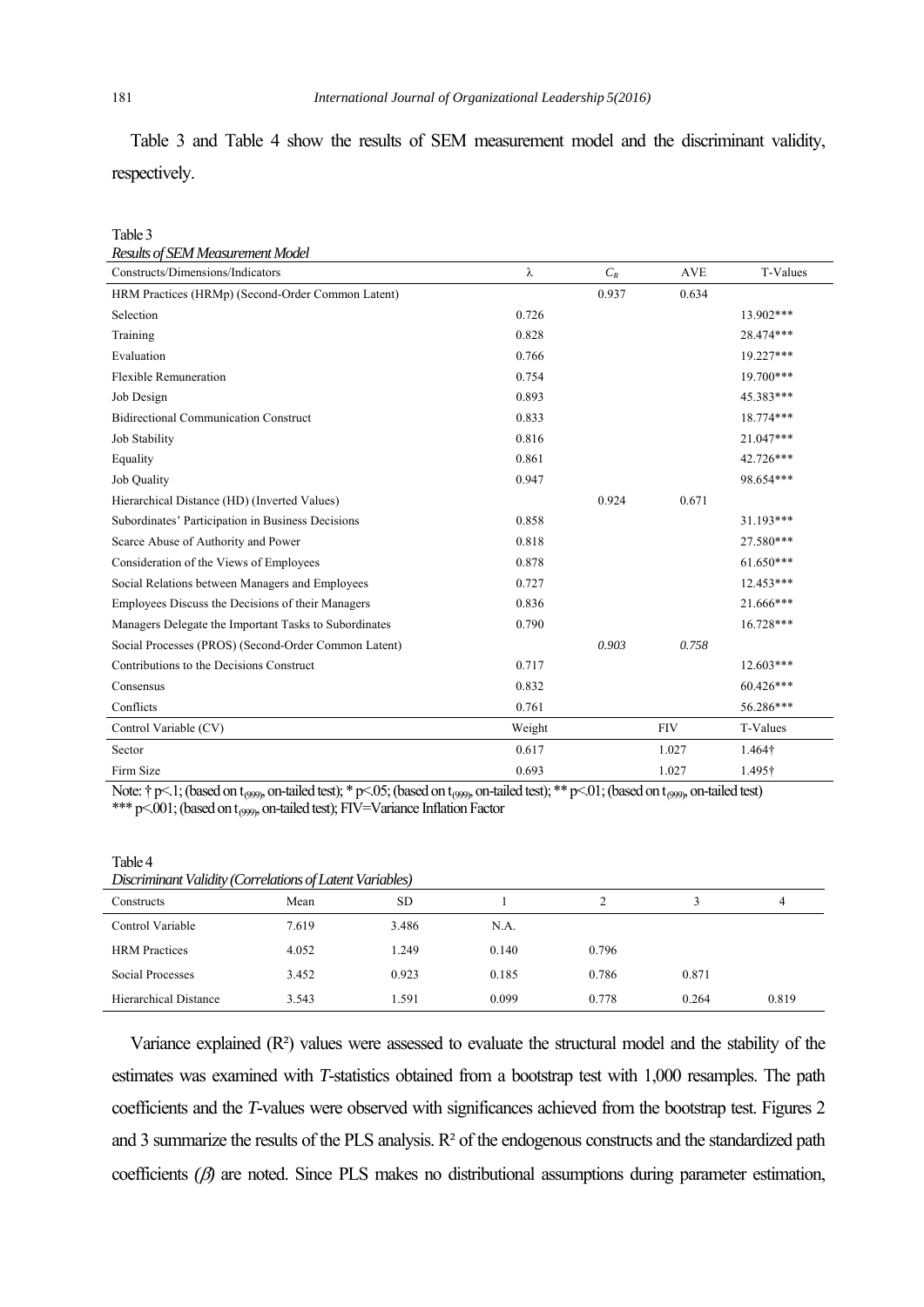traditional parameter-based techniques for significance testing and model evaluation are inappropriate (Chin, 1998). Predictive relevance was evaluated with Q² (Geisser 1974; Stone 1974) which exceeded the requirement for a value greater than zero  $(Q^2 > 0.00)$ . Finally, results suggested that the structural model had predictive validity with goodness-of-fit (GOF) close to one (Tenenhaus, 2008) (Figure 2).



*Figure 2.* Model without mediation

Note:

 † p<.1; (based on t (999), one-tailed), \*\*\* p<.001; (based on t (999), one-tailed), n.s. (unsupported), **λ**= factor loadings  $B$ = standardized path coefficients,  $T=$ -values

 The research model comprised four variables, two of which were second-order constructs – HRMp and social processes. This implies that the items for each dimension were weighted optimally and combined using the PLS algorithm to create a latent variable score, a two-step approach proposed by Hair et al. (2012). As Table 2 shows, the values of the loadings suggested reliability and AVE values indicated good fit as established by rules for testing models with PLS.

 Due to the fact that PLS does not apply the same rank order of measurement scales as those used in our study, some of the items, specifically those used to calculate the variables Hierarchical Distance and Social Process, have been measured counterclockwise to PLS. For reasons of operationalization these scales were given a positive character. This was a simple procedure whereby the minor values were replaced by major ones in descending order. For example, 1 was replaced by 7.

Inter-correlations reported in Table 4 indicate that both social processes and HRMp correlated (r=0.786,  $p\leq 0.01$ ) and HD also correlated with social processes ( $r=0.264$ ;  $p\leq 0.01$ ). Finally, none of the control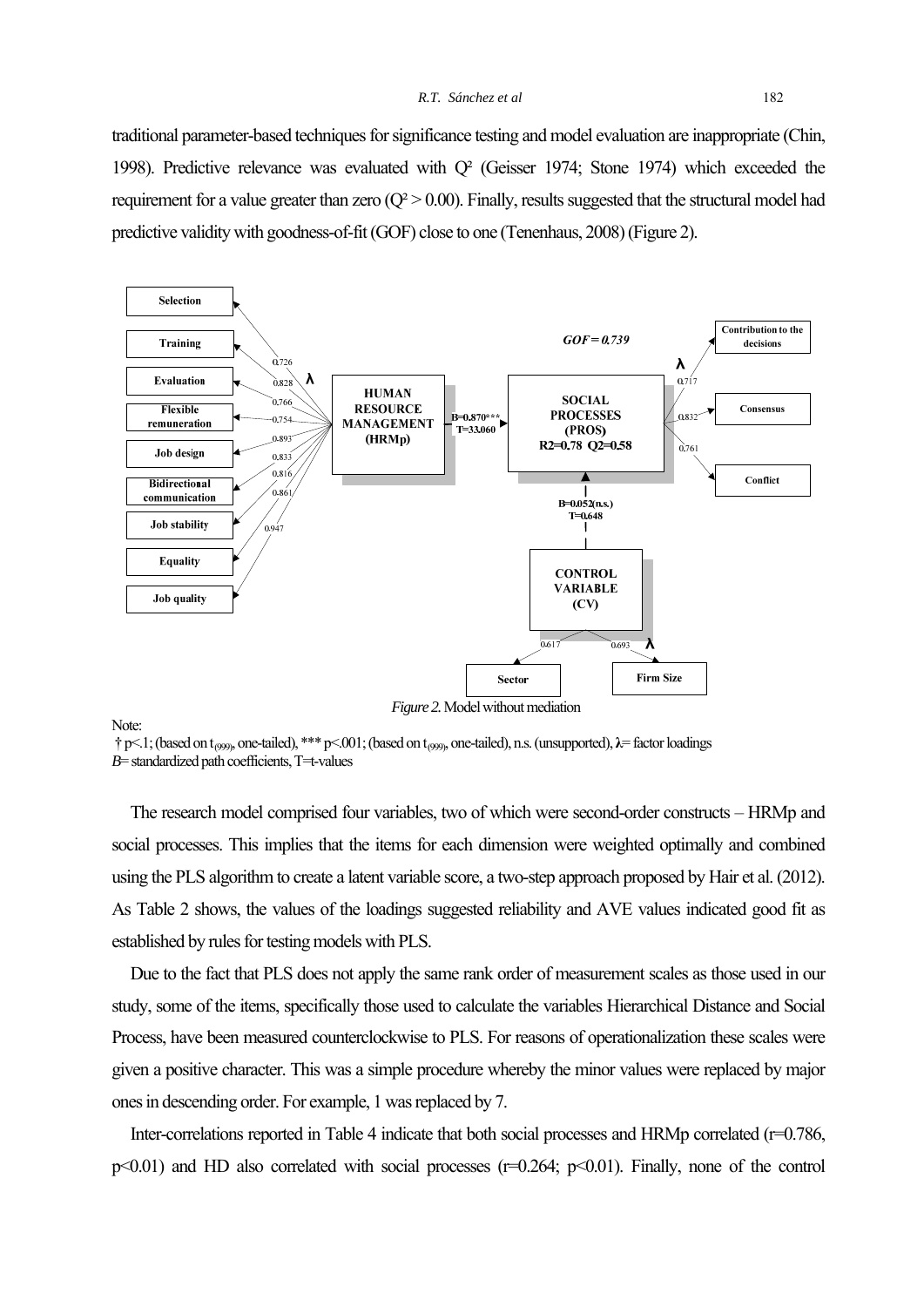variables correlated with social processes (r=0.099) suggesting that social processes do not depend on industry and firm size. The direct, unmediated relationship suggests an influence of HRM on social processes. Results indicated a positive relationship between HRMp and social processes.

 In the same line, our results show how the HRM practices pro-compromise functioning better in organizations fewer verticals; definitely, in organizations, more planes (B=0.680\*\*\*; T=9.223) so positively influence social processes more efficient. Furthermore, the relationship between HD and PROS ( $B = 0.264$ ) \*\*\*,  $T = 3.229$ ) indicates that organizations with low HD favor the positive contribution of employees, showing agreement between them and the development of conflict about tasks (positive), and not dysfunctional conflict (interpersonal). (To understand these results it is also very important to know that they were codified in an inverted manner, especially for the HD case.)

Regarding statistical weights  $(\lambda_{i,n})$  for each indicator, job quality had the highest correlation, but this does not necessarily mean it plays the most prominent role since all the indicators including job quality, training, evaluation, flexible remuneration, job design, bi-directional communication, job stability, and equality have positive influence as part of HRMp (Table 3).

 Results from the mediation model (Figure 3) suggest that HD mediates HRMp and social processes. Variance explained increased by more than three percentage points  $(R^2 \text{ from } 0.780 \text{ to } 0.813)$ . Values for this relationship (β=0.778; T=20.232) and the relationship between HD and PROS (β=0.264; T=3.229) support our hypothesis. Values for  $Q^2(0.602)$  and GOF (0.721) also suggest mediation is appropriate.



Notes :

\*\*\* p<.001; (based on t<sub>099</sub>, one-tailed), n.s. unsupported, *B*= standardized path coefficients, T=t-values

## **Conclusion**

Results from this study suggest that HRMp influences social processes positively when companies encourage employee commitment. Fewer interpersonal conflicts and more functional conflicts and greater commitment to decision-making, and higher agreement among members occur in organizational cultures that favor employee participation. These effects are realized when managers consider subordinates'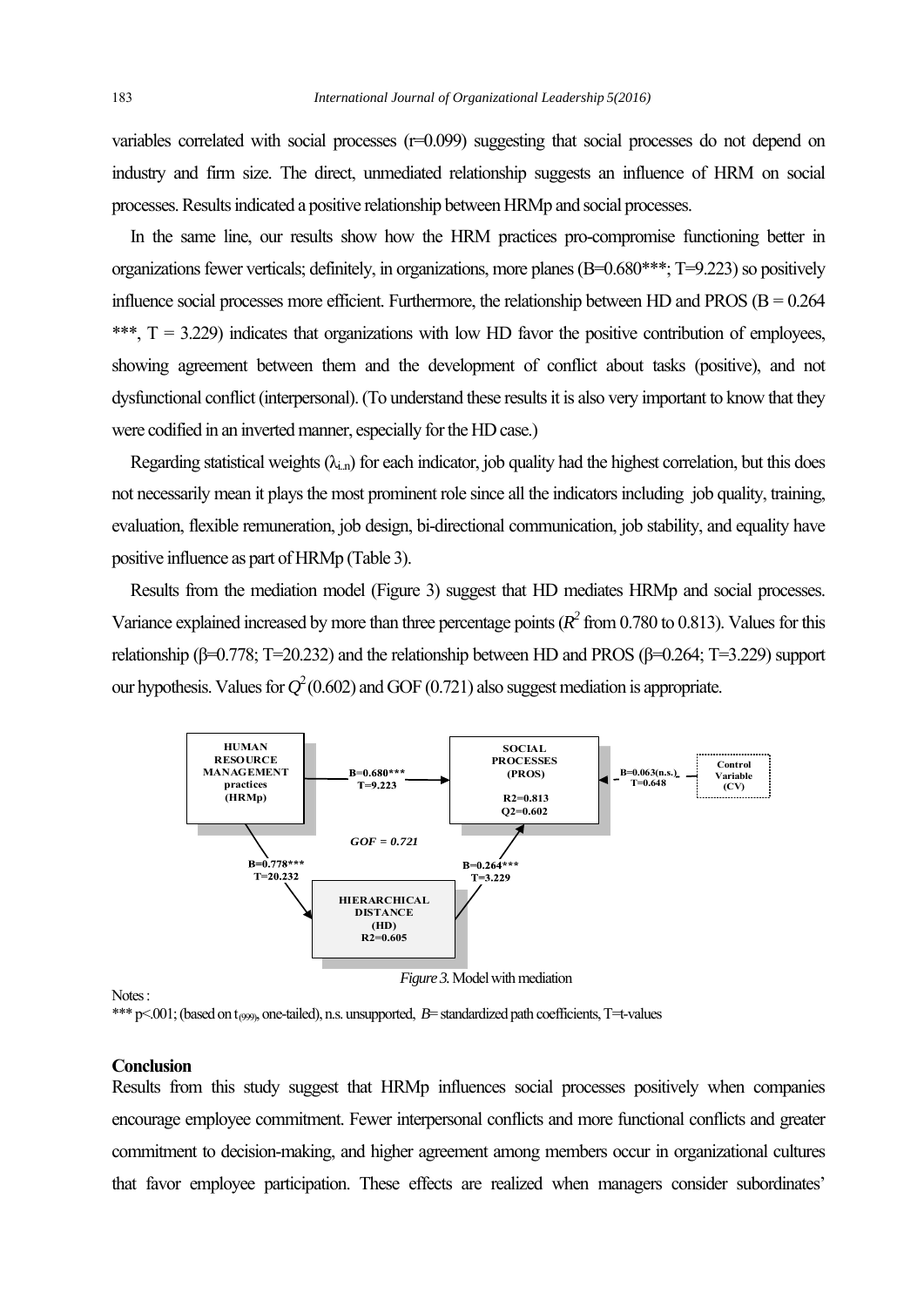opinions, are in contact with subordinates outside of the workplace, allow subordinates to discuss decisions and delegate important tasks to subordinates. In these cases, conflict resolution becomes more productive and commitment rises.

 These findings add to a growing body of literature concerning HRMp. According to Guest et al. (2003), the HRMp analyzed in this study corroborate SET (Cropanzano & Mitchell, 2005) suggesting that when companies commit to employees, employees commit themselves to the firm and reciprocity becomes common between the company and its employees (Gouldner, 1960). When HRMp are oriented towards boosting employee commitment, employees contribute positively to social processes (e.g. participation, consensus, and conflict resolution). Among them are job quality, selection of personnel, training, development, and progress, evaluation, flexible remuneration, job design, bidirectional communication, job stability, and equal opportunities*.*

Job quality including organizational actions that promote improvement plans with quality assurance at work, encouragement of employee participation in problem solving, and implementation of quality circles. These activities build better work teams and encourage employee commitment through quality at work.

Selection of personnel states that when firms employ recruitment and selection that fills vacancies when they arise, employees perceive commitment-building from the firm which prevents extra workloads due to lack of staff. Similarly, applicants should be encouraged to report negative job aspects.

 Regarding, training, development, and progress, formation of key positions relates positively to greater commitment to employees which employees reciprocate. Thus, this HR practice is paramount when training is vital for employee careers within the organization.

 Considering evaluation, this HRMp creates much value within an HRM system when it provides information on performance (i.e. feedback), especially regarding non-management employees.

In flexible remuneration, pay based on alone performance links to greater commitment, especially when rewards consider the performance of a workgroup and not the individual. Profit sharing and other economic acknowledgments influence employee engagement positively.

Regarding job design, managers optimize employee skills through good job design. Functional teams and professional worker qualifications develop employees' common skills.

Bidirectional communication Enhances commitment by providing information about managing a company and its plans for future growth especially when employees are free to voice opinions and provide their viewpoints.

 Job stability states that an organization's commitment to maintaining employees and encouragement of internal promotions relates directly to a commitment to job security. Equal opportunities indicate that firm procedures that ensure equal opportunities promote commitment in both directions.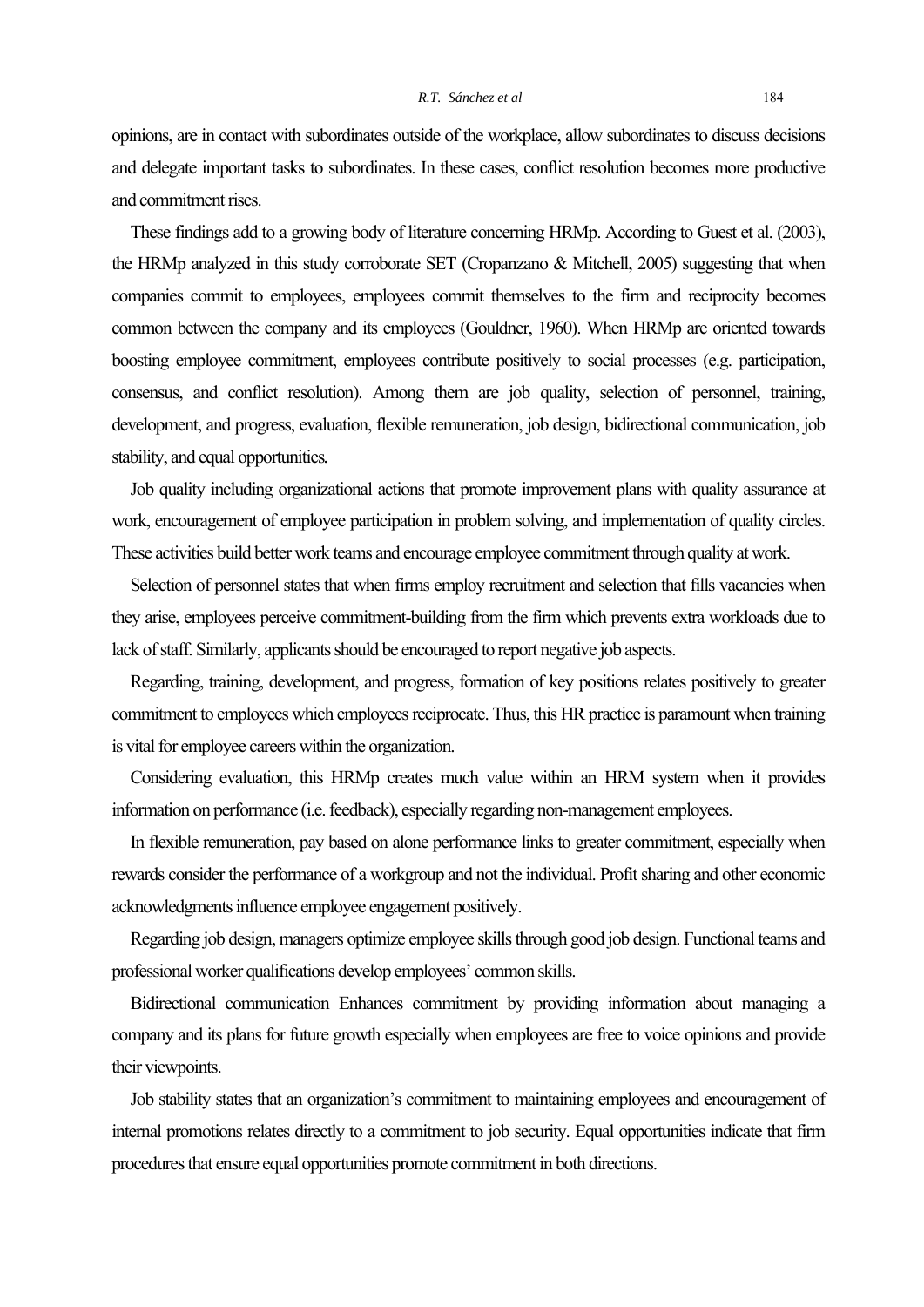Our results also suggest that when HRM is commitment-oriented, HRMp promotes positive relationships among employees who create competitive advantages for firms in an indirect manner (Barney, 1991). Therefore, relationship connections between HRMp and social processes can be improved by organizational cultures (Ahmadnia Chenijani & Yaghoubi, 2013) with low hierarchical distance which underpins its role as mediator in the organizational culture.

 At an operational level, mutual commitment (between company and employee) benefits a firm when a manager both consults with subordinates on issues that affect them and encourages discussions (e.g. improvement in the social process). These behaviors are about developing habits such as not abusing authority, delegating important tasks, and not avoiding employee relationships both in and out of work. Synergies among pro-engagement policies, horizontal organizational cultures, and manager perceptions of work team dynamics are some of the most powerful commitment-building elements in HRMp.

 Regarding the main research objective, our results indicate that some cultural dimensions (e.g. hierarchical distance) are key factors to the carrying out of research as in our study which is in line with the literature proposal (Fischer & Mansell, 2009). In fact, our results show the HD not only determines the success of social relations but also of social groups.

 Another contribution involves questioning existing models that link HRMp and social processes directly. Therefore, our model adds to extant black-box literature, which conceptually occupies space between HRM and business performance, since processes and organizational culture partially explain this phenomenon but offer no definite conclusions, further suggests a need for more research that considers organizational culture (Gerhart, 2007). A practical implication for HRM expert and managers is the fact that the HRMp might be a useful tool for improving employee commitment. Such practices over time will have a significant impact on company culture.

 An additional important practical implication might be that organizations in which important tasks are commonly delegated; where managers query employees frequently prior to making decisions; where discussions are encouraged; and where social relationships—both in and out of work—are valued, appear to be of the most benefit regarding competitive advantages generated through HRMp.

 The non-longitudinal nature of the study might have masked effects that occur over long periods. That is, some effects of personnel management practices will take effect in the medium term so that a longitudinal study would improve the quality of research, delivering more results and conclusions. Results are also specific to one region in Spain (Andalusia), which has a unique culture and that limits extrapolation to other Spanish regions and both cultures and economies outside of Spain. Conducting similar studies in other cultures is needed to elucidate this topic further.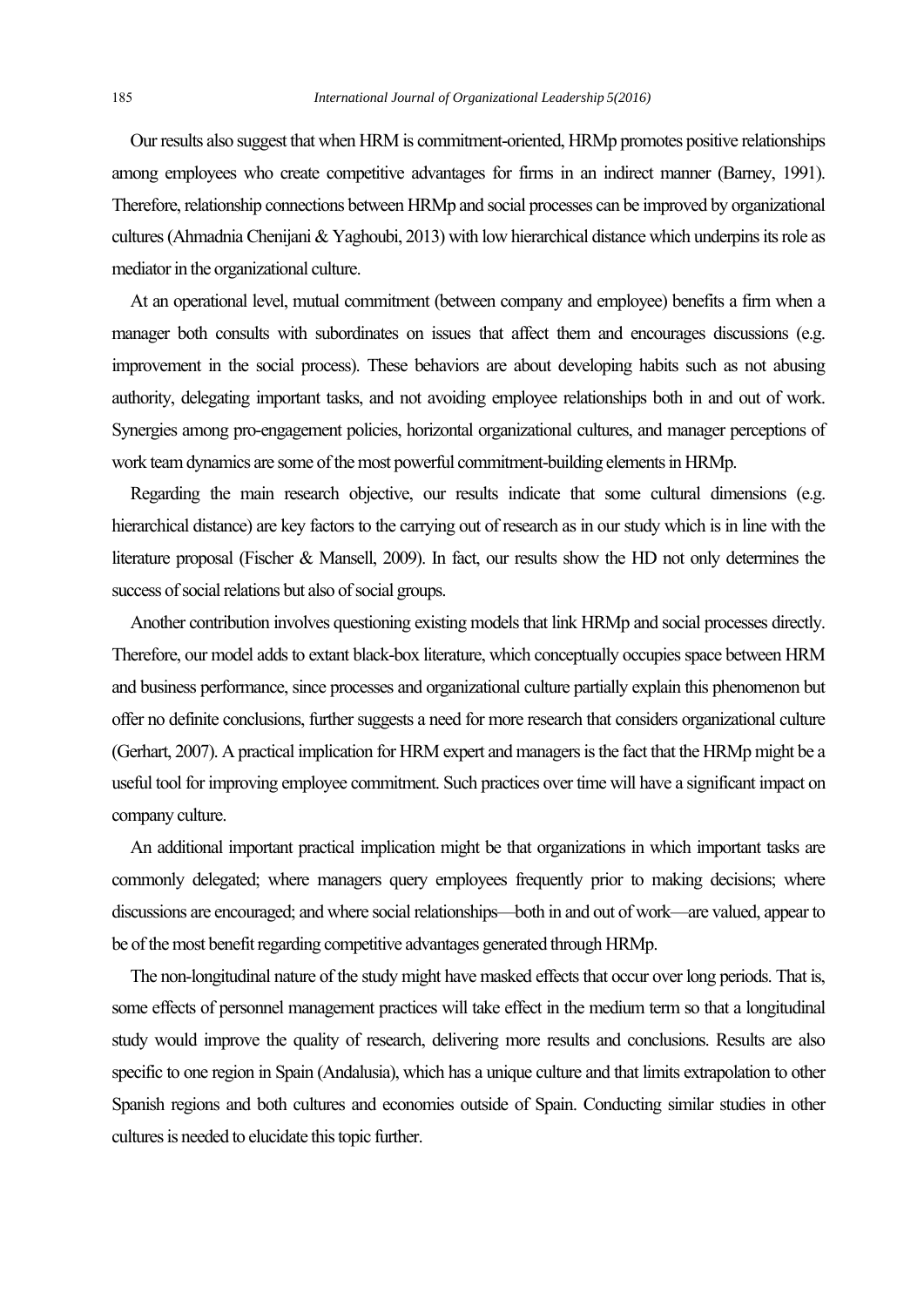Future research should investigate which cultural variables are involved in the relationships between HRMp and social processes. Identifying and analyzing other mediators and/or moderating variables would contribute to prevailing cultures in organizations, representing new conceptualizations of HRM systems. Studies may help to understand the processes by which HRM could be a critical factor for business success.

#### **References**

- Abdullah, N. H., Shamsuddin, A., & Wahab, E. (2015). Does organizational culture mediate the relationship between transformational leadership and organizational commitment? *International Journal of Organizational Leadership, 4*, 18–32.
- Ahmadnia Chenijani, A., & Yaghoubi, N. M. (2013). Pathological approach to human resource management: Strategic approach to maintenance human resource and organizational commitment. *International Journal of Organizational Leadership, 2*(1), 38–44.
- Ancona, D. G., & Caldwell, D. F. (1992). Bridging the boundary: External activity and performance in organizational teams. *Administrative Science Quarterly, 37*, 634–665.
- Appelbaum, E., Bailey, T., Berg, P., & Kalleberg, A. L. (2000). *Manufacturing advantage: Why high-performance work systems pay off*. Ithaca, NY: Cornell University Press.
- Aragón-Correa, J. A., Hurtado-Torres, N., Sharma, S., & García-Morales, V. J. (2008). Environmental strategy and performance in small firms: A resource-based perspective. *Journal of Environmental Management, 86*, 88–103.
- Aycan, Z. (2005). The interplay between cultural and institutional/structural contingencies in human resource management practices. *International Journal of Human Resource Management, 16*(7), 1083–1119.
- Aycan, Z., & Fikret-Pasa, S. (2003). Career choices, job selection criteria and leadership preferences in a transitional nation: The case of Turkey. *Journal of Career Development, 30*(2), 129–144.
- Baker, D., Carson, K., & Carson, P. (2009). An individual-level examination of the impact of cultural value on organizational identification. *Journal of Applied Management & Entrepreneurship, 14*(2), 29–44.
- Barney, J. B. (1991). Firm resources and sustained competitive advantage. *Journal of Management, 17*(1), 99–120.
- Benschop, Y. (2001). Pride, prejudice, and performance: Relations between HRM, diversity, and performance. *International Journal for Human Resource Management, 12*(7), 1166–1181.
- Blau, P. M. (1964). *Exchange and power in social life*. New York, NY: John *Wiley* & Sons.
- Bowen, D., & Ostroff, C. (2004). Understanding HRM-firm performance linkages: The roles of the strength of the HRM system. *Academy of Management Review, 29*(2), 203–221.
- Boxall, P., & Macky, K. (2007). High-performance work system and organizational performance bridging theory and practice. *Asia Pacific Journal of Human Resource, 45*(3), 261–270.
- Boxall, P., & Purcell, J. (2003). *Strategy and human resource management*. Basingstoke: Palgrave Macmillan.
- Cannella, A. A., Park, J. H., & Lee, H. U. (2008). Top management team functional background diversity and firm performance: Examining the roles of team member collocation and environmental uncertainly. *Academy of Management Journal, 51*(4), 768–784.

Carmines, E. G., & Zeller, R. A. (1979). *Reliability and validity assessment.* Beverly Hill, CA: Sage.

- Carroll, W. R., Dye, K., & Wagar, T. H. (2011). The role of organizational culture in strategic human resource management. In M. N. Ashkanasy, C. P. M. Wilderom, & M. F. Peterson (Eds*.*), *The handbook of organizational culture and climate* (pp. 423–440). Los Angeles, CA: Sage Publications.
- Chew, I., & Sharma, B. (2005). The effects of culture and HRM practices on firm performance. *International Journal of Manpower, 26*(6), 560–581.
- Chin, W. W. (1998). Issues and opinion on structural equation modeling. *MIS Quarterly, 22*(1), 7–16.
- Combs, G. M., & Luthans, F. (2007). Diversity training: Analysis of the impact of self-efficacy. *Human Resource Development Quarterly, 18*(1), 91–120.
- Costigan, R. D., Insinga, R. C., Berman, J., Kranas, G., & Kureshov, V. A. (2011). A cross-cultural study of coworker trust. *International Journal of Commerce & Management, 21*(2), 103–21.
- Coyle-Shapiro, J. A., & Conway, N. (2004). The employment relationship through the lens of social exchange. In J. A. M. Coyle-Shapiro, L. M. Shore, M. S. Taylor, & L. E. Tetricks (Eds.), *The employment relationship: Examining psychological and contextual perspectives*. Oxford: Oxford University Press.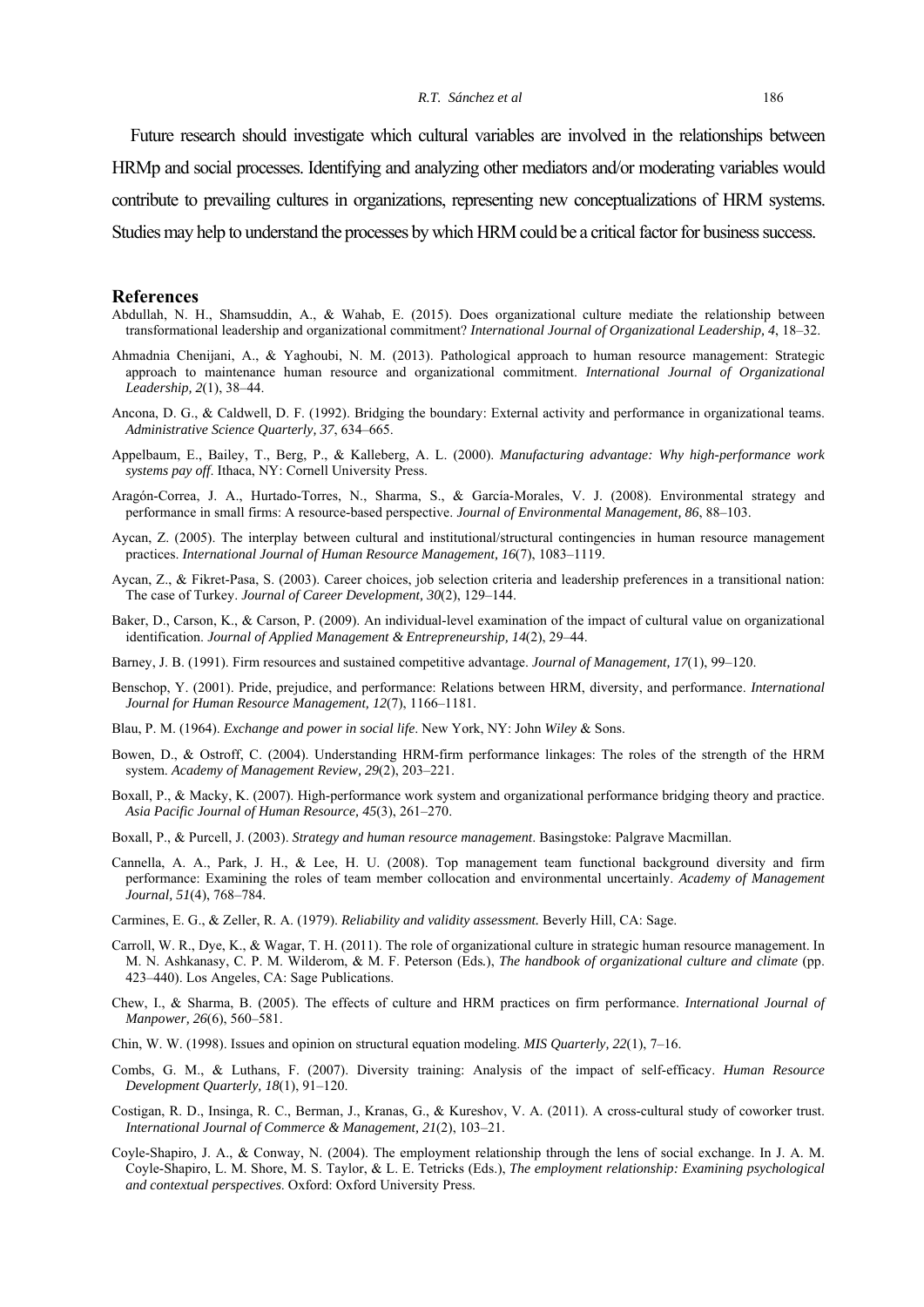- Cronin, M. A., & Weingart, L. R. (2007). Representation gaps, information processing, and conflict in functionally diverse teams. *Academy of Management Review, 32*(3), 761–773.
- Cropanzano, R., & Mitchell, M. S. (2005). Social exchange theory: An interdisciplinary review. *Journal of Management, 31*, 874–900.
- Curtis, M. B., Conover, T. L., & Chui, L. C. (2012). A cross-cultural study of the influence of country of origin, justice, power distance, and gender on ethical decision making. *Journal of International Accounting Research, 11*(1), 5–34.
- De Dreu, C. K. W., & Weingart, L. R. (2003). Task versus relationship conflict. Team performance and team member satisfaction: A meta-analysis. *Journal of Applied Psychology, 88*(4), 741–749.
- Dess, G. G., & Davis, P. S. (1984). Porter's (1980) generic strategies as determinants of strategic group membership and organizational performance. *Academy of Management Journal, 27*(3), 467–488.
- Detert, J. R., Schroeder, R. G., & Mauriel, J. J. (2000). A framework for linking culture and improvement initiatives in organisations. *Academy of Management Review, 25*(4), 850–863.
- Dowlatshahi, S. (2005). A strategic framework for the design and implementation of remanufacturing operations in reverse logistics. *International Journal of Production Research, 43*(16), 3455–3480.
- Farndale, E., Hope-Hailey, V., & Kelliher, C. (2011). High commitment performance management: The roles of justice and trust. *Personal Review, 40*(1), 5–23.
- Fischer, R., & Mansell, A. (2009). Commitment across cultures: A meta-analytical approach. *Journal of International Business Studies, 40*(8), 1339–1358.
- Fletcher, C., & Perry, E. I. (2001). Performance appraisal and feedback: A consideration of national culture and a review of contemporary research and future trends. In N. Anderson, D. S. Ones, H. K. Singali, & C. Viswesvaran (Eds.), *Handbook of industrial, work and organizational psychology* (pp. 127–144)*.* London: Sage.
- Fornell, C. & Larcker, D. F. (1981). Evaluating structural equation models with unobservable variables and measurement error. *Journal of Marketing Research, 18*(1), 39–50.
- Fortado, B. (2001). The metamorphosis of workplace conflict. *Human Relations, 54*(9), 1189–1221.
- Gardner, T. M., Moynihan, L. M., Park, H. J., & Wright, P. M. (2001). *Beginning to unlock the black box in the HR firm performance relationship: the impact of HR practices on employee attitudes and employee outcomes*, Working Paper Series of the Center for Advanced Human Resource Studies (CARHS Working Paper 01-12). Ithaca, NY: Cornell University.
- Gautam, D. K., & Davis, A. J. (2007). Integration and devolvement of human resource practices in Nepal. *Employee Relations, 29*(6), 711–726.
- Geisser, S. (1974). A predictive approach to the random effects model. *Biometrika, 61*, 101–107.
- Gerhart, B. (2005). Human resources and business performance: Findings, unanswered questions, and an alternative approach. *Management Revue, 16*(2), 174–85.
- Gerhart, B. (2007). Modeling HRM and performance linkages. In P. Boxall, J. Purcell, & P. Wright (Eds.), *The Oxford handbook of human resource management*. Oxford: Oxford University Press.
- Giardini, A., & Kabst, R. (2008). Effects of work-family human resource practices: A longitudinal perspective*. International Journal of Human Resource Management, 19*(11), 2079–2094.
- Gladstein, D. L. (1984). Groups in context: A model of task group effectiveness. *Administrative Science Quarterly, 29*, 499– 517.
- Goll, I., & Rasheed, A. A. (2005). The relationships between top management demographic characteristics, rational decision making, enviromental munificence, and firm performance. *Organization Studies, 26*(7), 999–1023.
- Gonzalez, J., & Denisi, A. (2009). Cross-level effects of demography and diversity climate on organizational attachment and firm effectiveness. *Journal of Organizational Behavior, 30*, 21–40.
- Gooderham, P., Parry, E., & Ringdal, K. (2008). The impact of bundles of strategic human resource management practices on the performance of European firms. *International Journal of Human Resource Management, 19*(11), 2041–2056.
- Gouldner, A. W. (1960). The norm of reciprocity: A preliminary statement. *American Sociological Review, 25*(2), 161–178.
- Grover, V., & Segars, A. (2005). An empirical evaluation of stages of strategic information systems planning: Patterns of process design and effectiveness. *Information & Management, 42*(5), 761–779.
- Guest, D. E., Michie, J., & Conway, M. (2003). Human resource management and corporate performance in the UK. *British Journal of Industrial Relations, 41*(2), 291–314.
- Gupta, V., & Singh, S. (2010). Developing a set of high performance HRM Practices and exploring its relationship with OCB and organizational justice. *Proceedings of the 2010 meeting of the Southern Management Association,* Florida, US.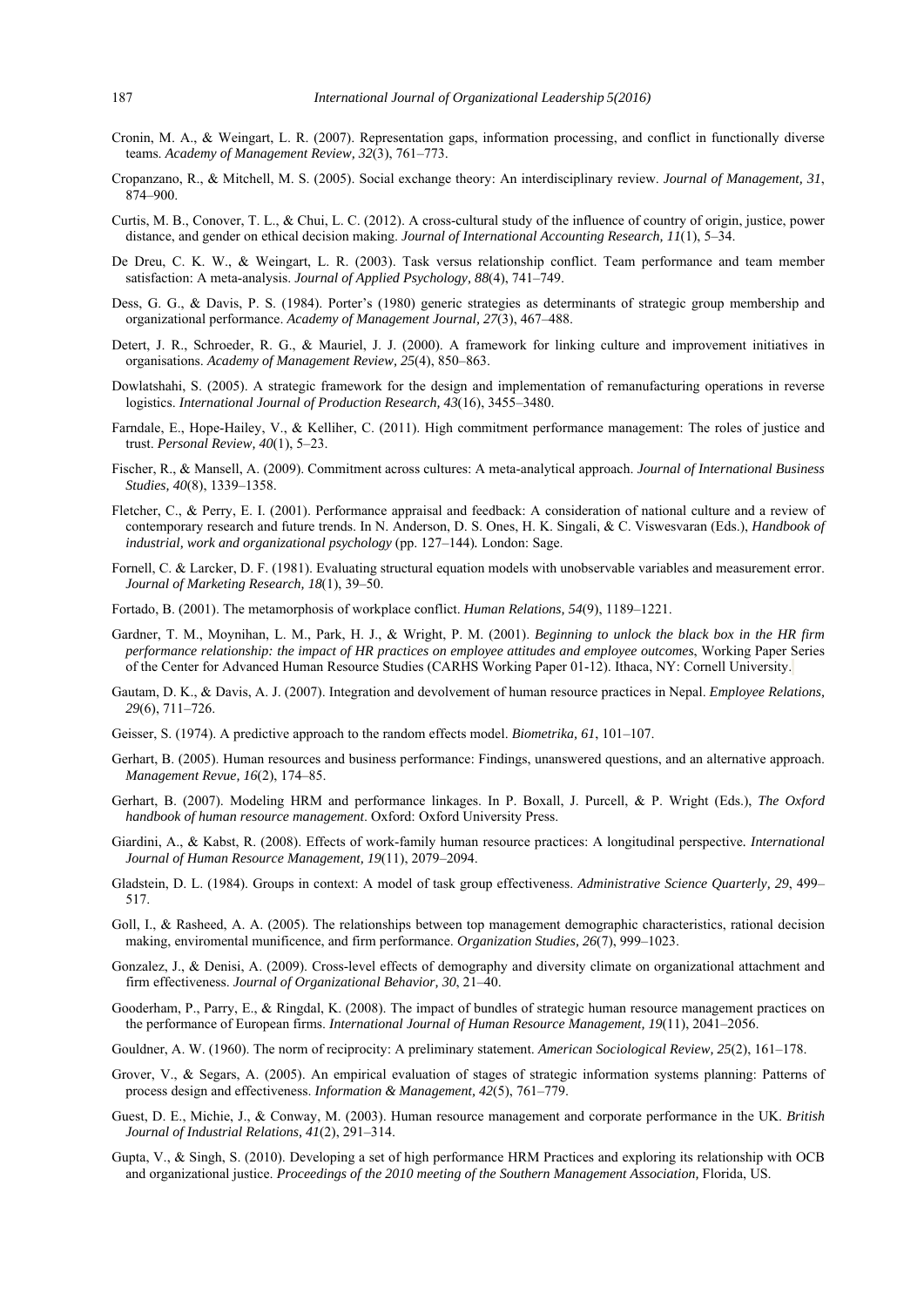- Hackman, J. R. (1987). The design of work teams. In J. W. Lorsch (Eds.), *Handbook of organizational behavior* (pp. 315– 342). Englewood Cliffs, NJ: Prentice-Hall.
- Hackman, J. R., & Morris, C. G. (1975). Group tasks, group interaction process, and group performance effectiveness: A review and proposed integration. *Advances in Experimental Social Psychology, 8*, 45–99.
- Hadifz, S. W. M., Hoesni, S. M., & Fatimah, O. (2012). The relationship between organizational citizenship behavior and counterproductive work behavior. *Asian Social Science, 8*(9), 32–37.
- Hair, J. F., Sarstedt, M., Ringle, C. M., & Mena, J. A. (2012). An assessment of the use of partial least squares structural equation modeling in marketing research. *Journal of the Academy of Marketing Science, 40*(3), 414–433.
- Hartnell, C. A., Ou, A. Y., & Kinicki, A. (2011). Organizational culture and organizational effectiveness: A meta-analytic investigation of the competing values framework's theoretical suppositions. *Journal of Applied Psychology, 96*(4), 677–694.
- Heywood, J. S., & O'Halloran, P. L. (2004). Racial earnings differentials and performance pay. *The Journal of Human Resources, 40*(2), 435–452.
- Hiller, N., & Hambrick, D. (2005). Conceptualizing executive hubris: The role of (hyper-) core self-evaluations in strategic decision-making. *Strategic Management Journal, 26*(4), 297–319.
- Hinsz, V. B., Tindale, R. S., & Vollrath, D. A. (1997). The emerging conceptualization of groups as information processors. *Psychological Bulletin, 121*(1), 43–64.
- Hofstede, G. (1980). *Cultures's consequences: International differences in work-related values*. Beverly Hills, CA: Sage.
- Hofstede, G. (2004). *Cultures and organizations, software of the mind intercultural cooperation and its importance for survival* (3rd ed.). New York: McGraw-Hill.
- Homans, G. C. (1958). Social behavior as exchange. *American Journal of Sociology, 63*(6), 597–606.
- Hopkins, W. E., & Hopkins, A. A. (2002). Effects of cultural recomposition on group interaction processes. *Academy of Management Review, 27*(4), 541–453.
- Huo, Y. P., & Von Glinow, M. A. (1995). On transplanting human resource practices to China: A culture-driven approach. *International Journal of Manpower, 16*(9), 3–15.
- Jacques, E. (1951). *The changing culture of a factory.* London: Tavistock Publications.
- Jeanquart, S., & Mangold, G. (2002). The impact of team leader performance on team member satisfaction: The subordinate's perspective. *Team Performance Management, 8*(5/6), 113–121.
- Jehn, K. A. (1997). A qualitative analysis of conflict types and dimensions in organizational groups. *Administrative Science Quarterly, 42*, 530–57.
- Jehn, K. A., Northcraft, G. B., & Neale, M. A. (1999). Why differences make a difference: A field study of diversity, conflict, and performance in workgroups. *Administrative Science Quarterly, 44*(4), 741–763.
- Jiatao, L., & Hambrick, D. C. (2005). Factional groups: A new vantage on demographic faultlines, conflict, and disintegration in work teams. *Academy of Management Journal, 48*(5), 794–813.
- Kehoe, R. R., & Wright, P. M. (2013). The impact of high-performance human resource practices on employees' attitudes and behaviors. *Journal of Management, 39*(2), 366–391.
- Kirkman, B. L., & Shapiro, D. L. (2001). The impact of cultural values on job satisfaction and organizational commitment in self-managing work teams: The mediating role of employee resistance. *Academy of Management Journal, 44*(3), 557–569.
- Knight, D., Pearce, C. L., Smith, K. G., Olian, J. D., Sims, H. P., Smith, K. A., & Flood, P. (1999). Top management team diversity, group process, and strategic consensus. *Strategic Management Journal, 20*(5), 445–65.
- Lawler, E. E. (1986). *High-involvement management*. San Francisco: Jossey-Bass Inc.
- Lohmöller, J. B. (1988). LVPLS 1.6 Program Manual: Latent variables path analysis with partial least-squares estimation. *Multivariable Behavioral Research, 23*(2), 125–127.
- Masihabadi, A., Rajaei, A., Koloukhi, A. S., & Parsian, H. (2015). Effects of stress on auditors' organizational commitment, job satisfaction, and job performance. *International Journal of Organizational Leadership, 4*, 303–314.
- Milliken, F. J., & Martins, L. (1996). Searching for common threads: Understanding the multiple effects of diversity in organizational groups. *Academy of Management Review, 21*(2), 402–433.
- Moynihan, D. P., & Pandey, S. K. (2007). Finding workable levers over work motivation: Comparing job satisfaction, job involvement, and organizational commitment. *Administration & Society, 39*(7), 803–832.
- Nunnally, J. C. (1978). *Psychometric Theory*. New York, NY: McGraw-Hill.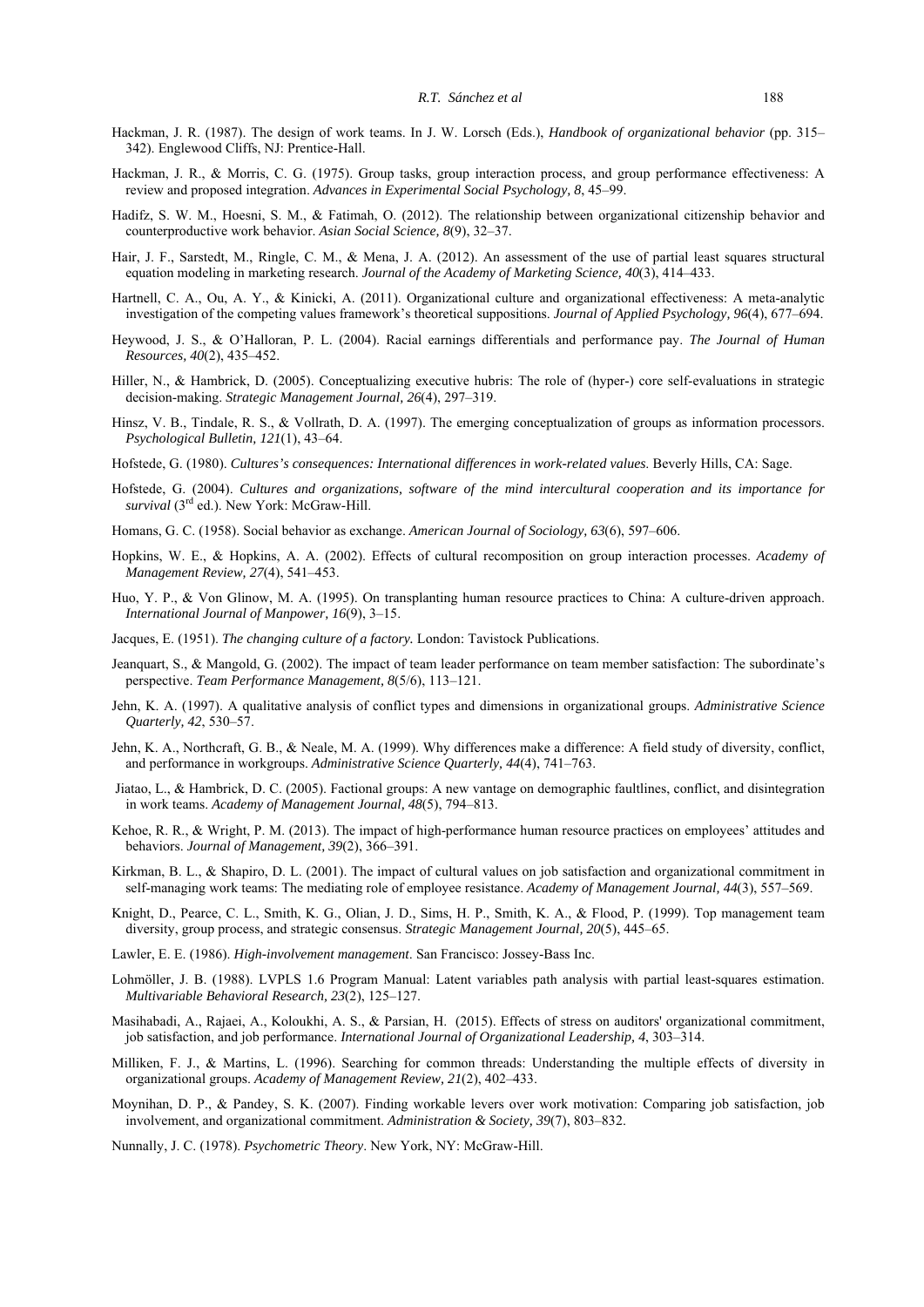- Osman-Gani, A. M., Hashim, J. & Ismail, Y. (2013). Establishing linkages between religiosity and spirituality on employee performance. *Employee Relations, 35*(4), 360–376.
- Paauwe, J. (2004). *HRM and performance: Achieving long-term viability*. Oxford, UK: Oxford University Press.
- Peña-Vinces, J. C., Cepeda‐Carrión, G., & Chin, W. W. (2012). Effect of ITC on the international competitiveness of firms. *Management Decision, 50*(6), 1045–1061.
- Pheng, L. S., & Yuquan, S. (2002). An exploratory study of Hofstede's cross-cultural dimensions in construction projects. *Management Decision, 40*(1), 7–16.
- Pinkley, R. L. (1990). Dimensions of conflict frame: Disputant interpretations of conflict. *Journal of Applied Psychology, 75*, 117–126.
- Pitcher, P., & Smith, A. D. (2001). Top management team heterogeneity: Personality, poser and proxies. *Organization Science, 12*(1), 1–18.
- Podsakoff, N. P., Whiting, S. W., Podsakoff, P. M., & Blume, B. D. (2009). Individual and organizational level consequences of organizational citizenship behaviors: A meta-analysis. *Journal of Applied Psychology, 94*(1), 122–141.
- Podsakoff, P. M., & Organ, D. W. (1986). Self reports in organizational research: problems and prospects. *Journal of Management, 12*, 531–544.
- Purcell, J., & Hutchinson, S. (2007). Front-line managers as agents in the HRM-performance causal chain: Theory, analysis and evidence. *Human Resource Management Journal, 17*(1), 3–20.
- Purcell, J., Kinnie, N., & Hutchinson, S., Rayton, B., & Swart, J. (2003). *Understanding the people and performance link: Unlocking the black box*. London: CIPID.
- Richard, O. C., & Johnson, N. B. (2001). Understanding the impact of human resource diversity practices on firm performance. *Journal of Managerial Issues, 13*(2), 177–195.
- Richard, O. C., Murthi, B. P., & Ismail, K. (2007). Cultural diversity in management, firm performance and the moderating role of entrepreneurial orientation. *Strategic Management Journal, 28*, 1213–1233.
- Schneider, B. (1990). The climate for service: An application of the climate construct. In B. Schneider (Eds.), *Organizational climate and culture* (pp. 383–412). San Francisco: Jossey-Bass.
- Sinha, J. B. P. (1997). A cultural perspective on organizational behavior in India. In P. C. Earley & M. Erez (Eds.). *New perspective on international industrial/organizational psychology* (pp. 53–75). San Francisco: The New Lexington Press.
- Somech, A. (2010). Participative decision making in schools: A mediating-moderating analytical framework for understanding school and teacher outcomes*. Educational Administration Quarterly, 46*(2), 174–209.
- Stewart, G. L., & Barrick, M. R. (2000). Team structure and performance: assessing the mediating role of intrateam process and the moderating role of task type. *Academy of Management Journal, 43*(2), 135–148.
- Stone, M. (1974). Cross-validatory choice and assessment of statistical predictions. *Journal of the Royal Statistical Society, 36*, 111–147.
- Tenenhaus, M. (2008). Component-based structural equation modeling. *Total Quality Management & Business Excellence*, 19 (7), 871–886.
- Thomas, K. (1976). Conflict and conflict management. In W. K. Hoy & C. G. Miskel (Eds.), *Educational administration: Theory, research, practice* (pp. 100–102). New York: McGraw-Hill.
- Tomer, J. F. (2001). Understanding high-performance work systems: the joint contribution of economics and human resource management. *Journal of Socio-Economics, 30*(1), 63–73.
- Triguero-Sánchez, R., & Peña-Vinces, J. C. (2013). Collectivist culture as a determining of organizational performance through human resource practices. *Investigaciones Europeas de Dirección y Economía de la Empresa, 19*(3), 158–68.
- Triguero-Sánchez, R., Peña-Vinces, J. C., & Sánchez-Apellániz, M. (2013). Hierarchical distance as a moderator of HRM practices on organizational performance*. International Journal of Manpower, 34*(7), 794–812.
- Triguero-Sánchez, R., Peña-Vinces, J. C., González-Rendón, M., & Sánchez-Apellániz, M. (2012). Human resource management practices aimed to seek the commitment of employees on the financial and non-financial (subjective) performance in Spanish firms: An empirical contribution. *Journal of Economics, Finance & Administrative Science, 17*(32), 17–30.
- Waldman, D., Sully de Luque, M. F., Washburn, N., & House, R. (2006). Cultural and leadership predictors of corporate social responsibility values of top management: A GLOBE study of 15 countries. *Academy of International Business, 37*(6), 823– 837.
- Webber, S. S., & Donahue, L. M. (2001). Impact of highly and less job-related diversity on work group cohesion and performance: A meta analysis. *Journal of Management, 27*(2), 141–162.